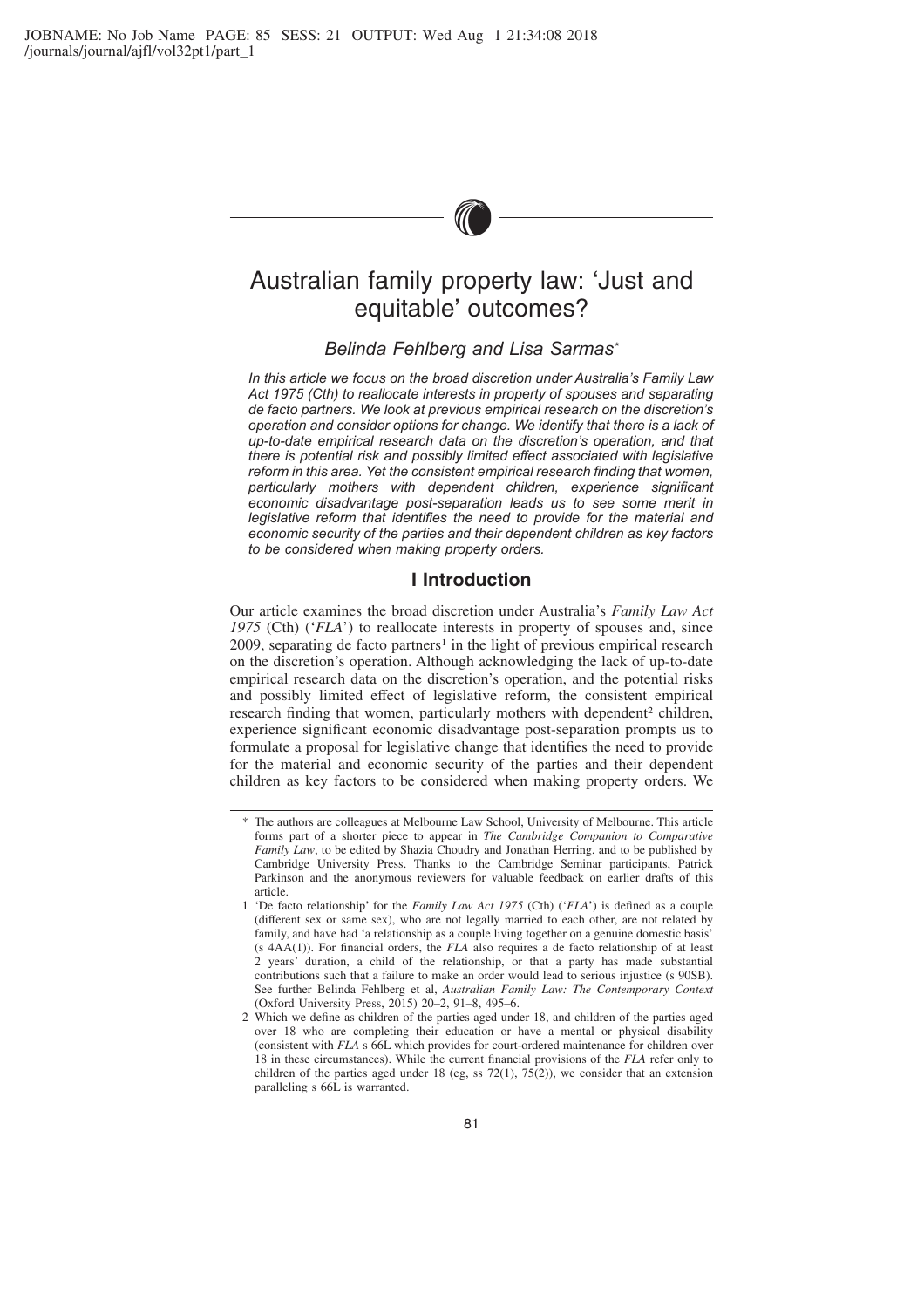suggest that the structure of the current legislation places too great a focus on the parties' contributions and that a reformulation to prioritise the provision of suitable housing for dependent children, followed by consideration of the parties' material<sup>3</sup> and economic security would increase the likelihood of outcomes that are more fundamentally consistent with the key legislative requirement that '[t]he court shall not make an order ... unless it is satisfied that, in all the circumstances, it is just and equitable to make the order'.4

There are several reasons why it seems important to focus on Australian family property law now. In May 2017, the Australian federal Attorney-General announced a major review of the family law system, to be undertaken by the Australian Law Reform Commission. The inquiry is now underway, and the final report is due by 31 March 2019. The Inquiry's widely-cast terms of reference include 'the underlying substantive rules and general law principles in relation to ... property'.5 Inclusion of property is significant given that Australian family property law has not been the subject of major law reform proposals since 1999.6 Lack of law reform attention has been striking — and concerning given that the adverse economic consequences of separation and divorce for women in the short and longer term continue to be identified by Australian empirical research (Section III  $(A)$ ),<sup>7</sup> due mainly to their still greater role as the primary carers of children during and after heterosexual relationships end.8 These consequences are known to be particularly serious for some groups of women, especially mothers with dependent children (but also older divorced mothers whose children are no longer dependent: a smaller group that has received less

<sup>3</sup> We have included the concept of 'material' as well as 'economic' security on the basis that 'economic security' tends to be understood as meaning financial security. Put another way: '[m]aterial wellbeing is a broader concept' and 'income measures alone are insufficient to properly understand poverty — or ... a life with dignity': see, eg, Tanya Corrie, 'Economic Security for Survivors of Domestic and Family Violence: Understanding and Measuring the Impact' (Good Shepherd Australia New Zealand, 2016) 37. Further elaboration of the precise elements that constitute material, as distinct from economic, security is beyond the scope of this article, but might include, eg, a safe home for a party escaping family violence. 4 *FLA* s 79(2) or s 90SM(3).

<sup>5</sup> George Brandis, Attorney-General (Australia), 'First Comprehensive Review of the Family Law Act' (Media Release, 27 September 2017). An issues paper released by the Australian Law Reform Commission ('ALRC') in March 2018 noted that '[a] number of suggestions have been made for changes to the *Family Law Act*'s property regime': ALRC, *Review of the Family Law System*, Issues Paper No 48 (2018) 48 [152].

<sup>6</sup> Commonwealth (Australia), 'Property and Family Law: Options for Change' (Discussion Paper, 30 March 1999). On earlier proposals for reform, see Margaret Harrison, 'Matrimonial property reform' [1992] (31) *Family Matters* 18.

<sup>7</sup> Eg, David de Vaus et al, 'The Economic Consequences of Divorce in Australia' (2014) 28 *International Journal of Law, Policy and the Family* 26.

<sup>8</sup> Eg, Australian Institute of Family Studies ('AIFS'), 'Mothers still do the lion's share of housework' (Research Summary, AIFS, 2016): 'Becoming a mother heralds a dramatic change in the lives of Australian women. New mothers go from spending a weekly average of 2 hours caring for others to a whopping 51 hours'; Lixia Qu et al, 'Post-separation parenting, property and relationship dynamics after five years' (Report, AIFS, 2014): 'Most children were in the care of their mother for the majority of nights or all nights per year (ie, 66–100 per cent of nights) in each wave, with around three-quarters being in such an arrangement in Wave 3': at xvi. See further Belinda Fehlberg, Lisa Sarmas and Jenny Morgan, 'The Perils and Pitfalls of Formal Equality in Australian Family Law Reform' (2018) 46 *Federal Law Review* (in press).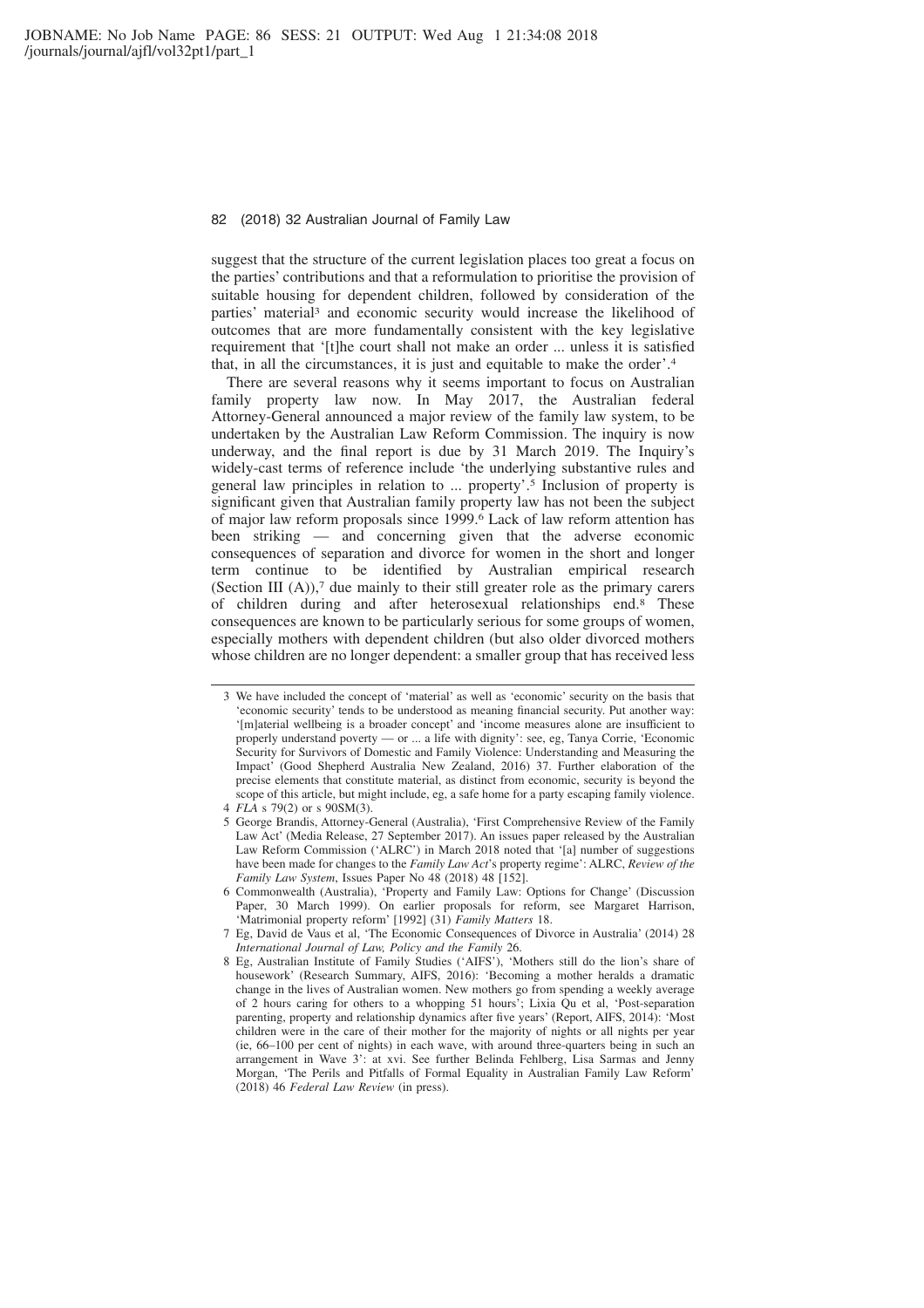research focus),<sup>9</sup> victims of family violence<sup>10</sup> and women leaving low-asset relationships.11 Private transfers alone cannot be expected to fully resolve post-separation poverty<sup>12</sup>: 'people who divorce have substantially lower incomes, assets, and employment rates pre-divorce than people who remain married',<sup>13</sup> two households will be more expensive to run than one, and commonly pre-separation family arrangements will result in one party having a much reduced income earning capacity. However, property division under the *FLA* remains an important strategy for reducing post-separation financial disadvantage.14 Clearly, in order to maximise the potential of this strategy, law and the family law system<sup>15</sup> need to be accessible and responsive. After many years of significant research, policy, and law reform focus on post-separation parenting law and process<sup>16</sup> (including the relevance of family violence and abuse in this context,<sup>17</sup> along with the operation of the Child Support Program),18 it is timely to also reflect on the operation of the key principles guiding property division in Australian family law.

- 11 It should be noted that most separating spouses and de facto partners have low or modest property to divide (Section III), and receipt of a just and equitable share of available property remains important in a context where every dollar counts. This issue is the focus of Women's Legal Service (Vic) ('WLS(V)'), 'Small Claims, Large Battles: Achieving economic equality in the family law system' (Report, March 2018).
- 12 Raising questions regarding the extent of individual ('local'), partner ('horizontal') and state ('vertical') responsibility: Joanna Miles, 'Responsibility in Family Finance and Property Law' in Jo Bridgeman, Heather Keating and Craig Lind, *Regulating Family Responsibilities* (Ashgate, 2011) 91, 92.
- 13 de Vaus et al, above n 7, 42.
- 14 Belinda Fehlberg, Christine Millward and Monica Campo, 'Post-separation parenting arrangements, child support and property settlement: Exploring the connections' (2010) 24 *Australian Journal of Family Law* 214.
- 15 While not our focus in this article, it is clear that many women in Australia cannot pursue property settlements due to paucity of legal aid for family property matters and absence of avenues other than courts and lawyers for resolving cases involving low assets: see Smallwood, above n 10 and WLS(V), above n 11.
- 16 See Section V.
- 17 Ibid.
- 18 Most recently, see House of Representatives Standing Committee on Social Policy and Legal Affairs, Parliament of Australia, *From conflict to cooperation: Inquiry into the Child Support Program* (2015); Australian Government, *Response to the House of Representatives*

<sup>9</sup> Susan Feldman and Harriet Radermacher, 'Time of Our Lives? Building Opportunity and Capacity for the Economic and Social Participation of Older Australian Women' (Report, Lord Mayor's Charitable Foundation, 2016) 21–2; Bruce Smyth and Ruth Weston, 'Financial living standards after divorce: A recent snapshot' (Research Report No 23, AIFS, December 2000). In Britain, see Mike Brewer and Alita Nandi, 'Partnership dissolution: how does it affect income, employment and well-being?' (Working Paper No 2014-30, Institute for Social and Economic Research, University of Essex, 10 September 2014).

<sup>10</sup> Grania Sheehan and Bruce Smyth, 'Spousal Violence and Post-separation Financial Outcomes' (2000) 14 *Australian Journal of Family Law* 102; Emma Smallwood, *Stepping Stones: Legal Barriers to Economic Equality after Family Violence* (Women's Legal Service (Vic), 2015); Rae Kaspiew and Lixia Qu, 'Property division after separation: Recent research evidence' (2016) 30 *Australian Journal of Family Law* 1. See also House of Representatives Standing Committee on Social Policy and Legal Affairs, Parliament of Australia, *Parliamentary Inquiry into a Better Family Law System to Support and Protect Those Affected by Family Violence*, 16 March 2017, 159 ch 5. On the inadequacies of *FLA* and judicial approaches to the treatment of family violence in property disputes, see Patricia Easteal, Lisa Young and Anna Carline, 'Domestic Violence, Property and Family Law in Australia' (2018) 32 *International Journal of Law, Policy and the Family* 204.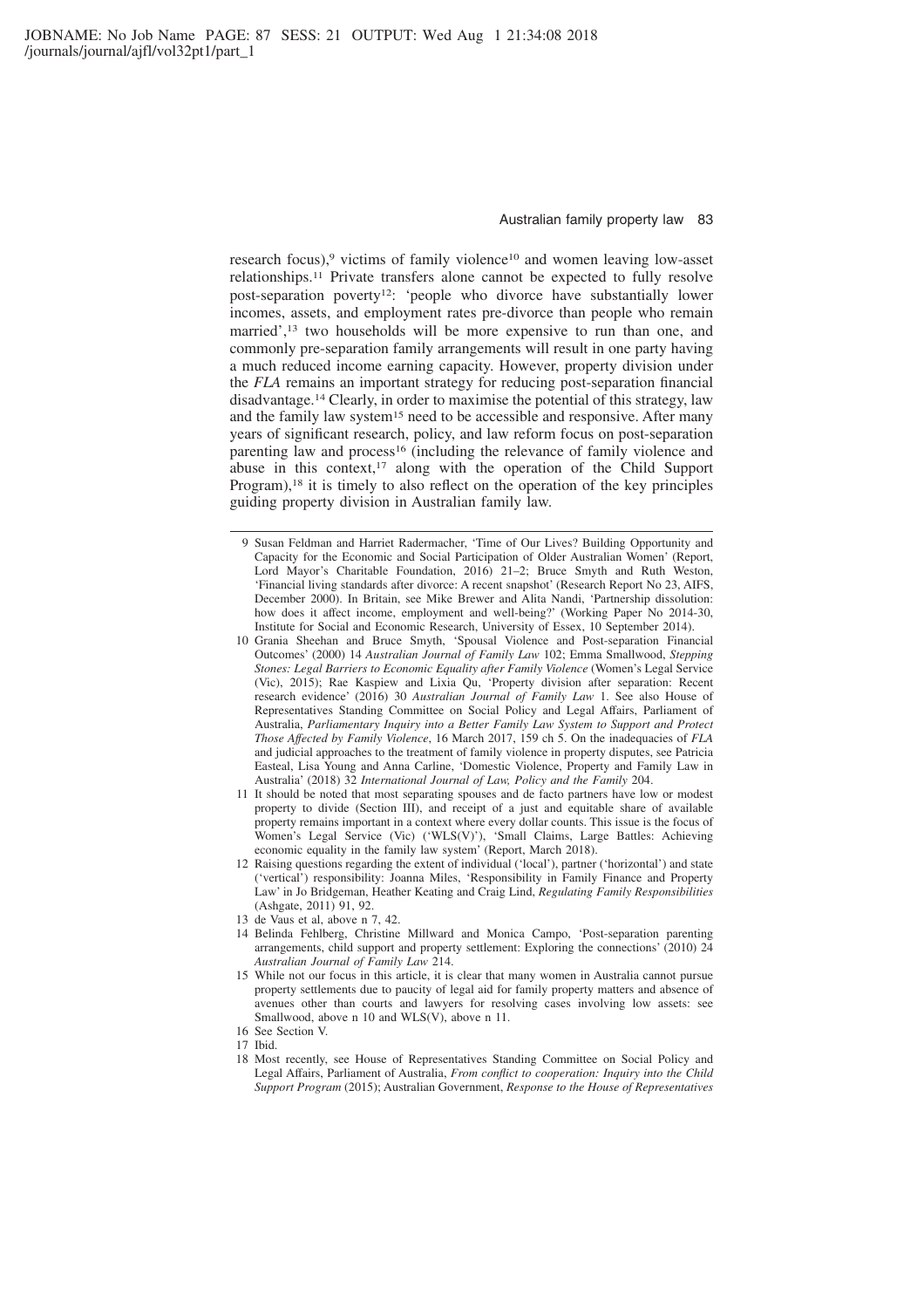### **II Existing framework**

The starting point for Australian family property law is a separate property regime, under which no automatic co-ownership arises from being married or in a de facto relationship.19 Under the *FLA*, judges have considerable power to reallocate interests in property of spouses and of separating de facto partners.20 First, 'property' is defined broadly, to mean property to which the parties, or either of them, 'are entitled, whether in possession or reversion'21 and has been given a broad construction by the family law courts.22 Second, the jurisdiction of courts under the *FLA* extends to all of the property of the parties at the date of the trial, whether acquired before their relationship began, during their relationship or after their relationship ended.23 Third, the discretion to alter interests of the parties in their property is cast very broadly. Specifically, the legislation provides that, '[i]n property settlement proceedings, the court may make such order as it considers *appropriate* ... altering the interests of the parties to the marriage in the property'.24 The *FLA* further provides that, '[t]he court shall not make an order under this section unless it is satisfied that, in all the circumstances, it is *just and equitable* to make the order'.25

The legislation includes some guidance regarding the exercise of discretion, by means of a checklist of factors that 'the court shall take into account' in 'considering what order (if any) should be made'.26 The list refers first to contributions (financial and non-financial, direct and indirect) made by or on

*Standing Committee on Social Policy and Legal Affairs report: From conflict to cooperation — Inquiry into the Child Support Program* (2016).

<sup>19</sup> In contrast to an immediate (or full) community property regime, in which 'property defined as being matrimonial and acquired during marriage is immediately and automatically owned equally by husband and wife throughout the marriage, and each takes an equal share if the marriage ends': Harrison, above n 6, 19.

<sup>20</sup> The requirement of relationship breakdown in the case of de facto partners (but not spouses: *Stanford v Stanford* (2012) 247 CLR 108 ('*Stanford*')) reflects the terms of the referral of powers from the states to the Commonwealth, which provided the basis for the federal Parliament to legislate in 2009. A referral of power was required due to the marriage-focused content of the federal Parliament's legislative power under the *Australian Constitution*  $ss 51(xxi), (xxii), (xxxvii).$ 

<sup>21</sup> *FLA* s 4(1) (definition of 'property').

<sup>22</sup> The case often cited for this point is *Re Duff* [1977] FLC 90-217: the Full Court of the Family Court of Australia (the Full Court) gave its support to a broad definition of 'property' found in *Jones v Skinner* (1835) 5 LJ Ch 90, an old English case: 'Property is the most comprehensive of all terms which can be used inasmuch as it is indicative and descriptive of every possible interest which the party can have': *Re Duff* [1977] FLC 90-217, 76,133. The Full Court considered that 'property' for the *FLA* extended to real and personal property, and choses in action (ie, property that comprises a bundle of rights but has no physical form — eg, company shares).

<sup>23</sup> This is in contrast to the more limited definition of matrimonial property in many other jurisdictions, including Scotland, New Zealand and British Columbia. In Scotland, eg, 'matrimonial property' for the purposes of the 'sharing principle' (but not the remaining four principles) does not include property acquired by the parties before their relationship began (unless acquired 'for use by them as a family home or as furniture or plenishings for such home'), after their cohabitation ended, or 'by way of gift or succession from a third party': *Family Law (Scotland) Act 1985* (Scot) ss  $9-10$  (Section V).

<sup>24</sup> *FLA* ss 79(1)(a) (spouses), 90SM(1)(a) (de factos) (emphasis added).

<sup>25</sup> Ibid ss 79(2) (spouses), 90SM(2)(a) (de factos) (emphasis added).

<sup>26</sup> Ibid ss 79(4) (spouses), 90SM(4) (de factos).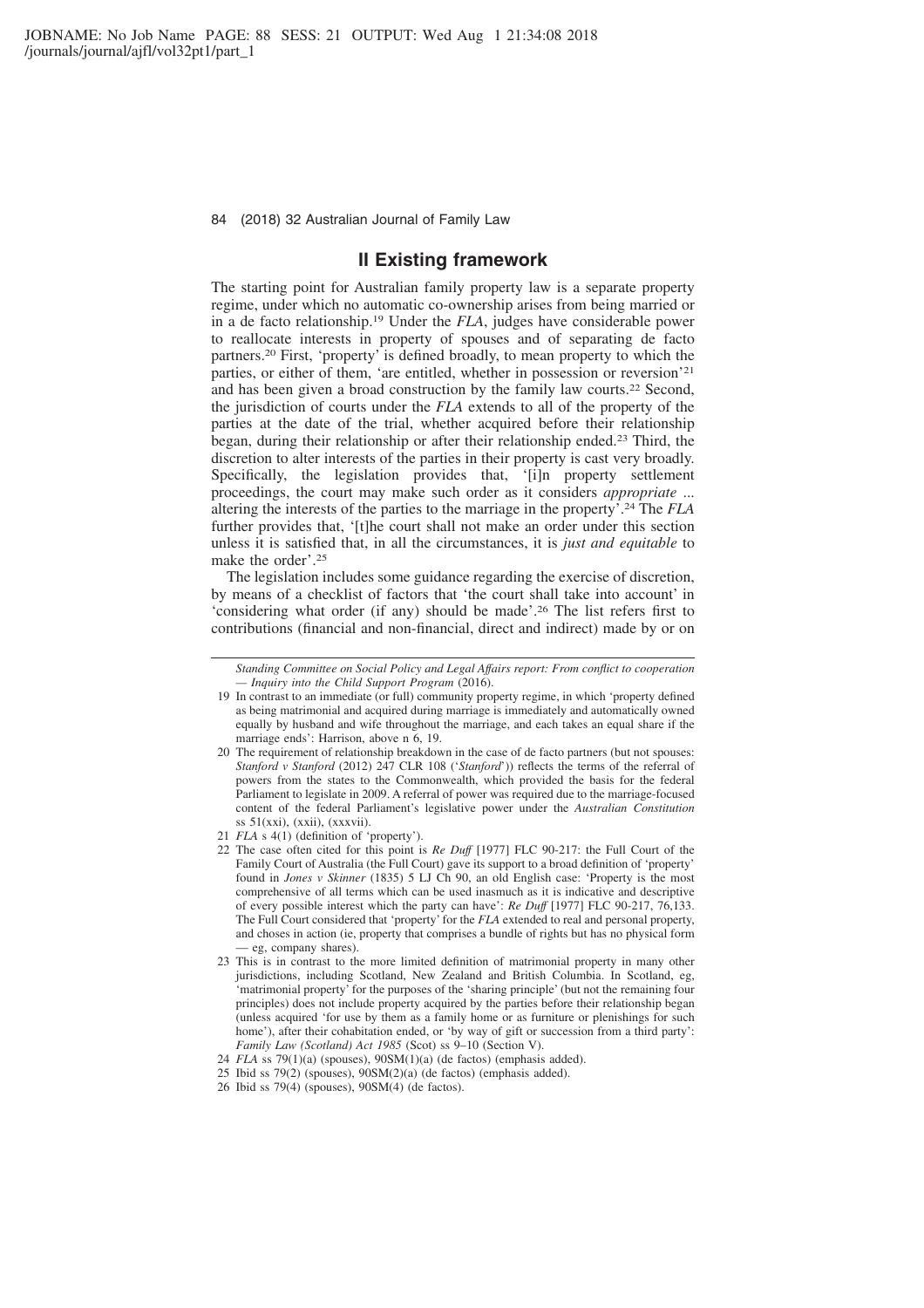behalf of the parties to property of either or both of them (including property they have ceased to own since making the contribution) and to the welfare of their family. The list then refers to additional factors relating to the parties' respective economic futures;27 these factors are also relevant to spousal and de facto maintenance, which can be ordered if the respondent has the capacity to pay and the applicant (usually female) is unable to support herself adequately.28 Responsibility for care of children of the parties under age 18 is included as a factor relevant to the parties' financial futures.

The physical structure of the legislation thus *encourages* (but does not *require*) contributions to property to be considered first. This encouragement is reinforced by the inclusion of two property-related contributions, followed by only one in relation to contributions to the welfare to the family. Factors addressing economic disparity between the parties follow, mainly through reference to the additional factors. Our point here is that the ordering of the list encourages a perception<sup>29</sup> that contributions to property are the first concern, a point backed up by jurisprudence: judgments most commonly involve consideration of contributions before needs. Express consideration of compensation for costs of investing in the relationship or to enable loss sharing more broadly is possible but much rarer.<sup>30</sup> The form of the legislation is thus in marked contrast to the position in England and Wales under the *Matrimonial Causes Act 1973* (England and Wales), where one list of factors applies to determine property and spousal maintenance disputes with 'first consideration being given to the welfare while a minor of any child of the family who has not attained the age of eighteen';<sup>31</sup> matters relating to the parties' futures, their contributions, and questions of fault are also to be considered.32

In 2012 in *Stanford v Stanford*, <sup>33</sup> the High Court of Australia underlined the breadth of the s 79 discretion, encouraging increased uncertainty regarding how it would be exercised from case to case. The Court emphasised the centrality of the requirement in *FLA* s 79(2) that it must be 'just and equitable' for a court to make a property settlement order, while also conveying the amplitude of that expression:

The expression 'just and equitable' is a qualitative description of a conclusion reached after examination of a range of potentially competing considerations. It does not admit of exhaustive definition. It is not possible to chart its metes and bounds.<sup>34</sup>

<sup>27</sup> In particular, ibid s 79(4)(e) incorporating s 75(2) (spouses); s 90SM(4) incorporating s 90SF(3) (de factos).

<sup>28</sup> Ibid ss 72(1) (spouses), 90SF(1) (de factos).

<sup>29</sup> Consistent with this, see Karl Halvor Teigen et al, 'Long live the King! Beginnings loom larger than endings of past and recurrent events' (2017) 163 *Cognition* 26, who 'argue that beginnings loom larger than endings by attracting more attention, being judged as more important and interesting, warranting more explanation, and having more causal power': at 26.

<sup>30</sup> *Waters v Jurek* (1995) 20 Fam LR 190.

<sup>31</sup> *Matrimonial Causes Act 1973* (England and Wales) s 25(1).

<sup>32</sup> Ibid s 25(2).

<sup>33 (2012) 247</sup> CLR 108. The case has been applied to de facto property disputes: *Watson v Ling* (2013) 49 Fam LR 303.

<sup>34</sup> *Stanford* (2012) 247 CLR 108, 120 [36].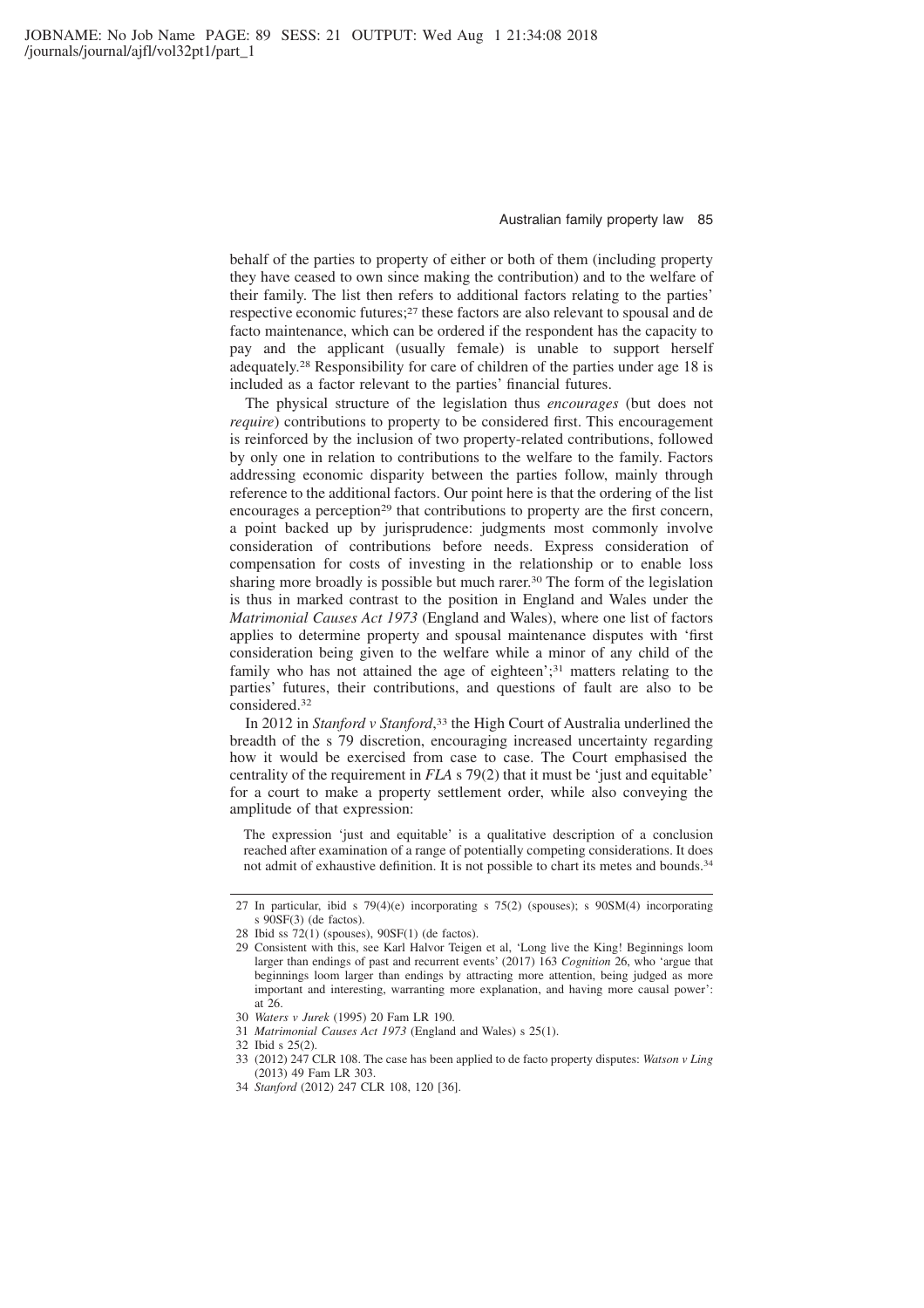*Stanford* reminded family law courts of the requirement to determine whether it is just and equitable to make *any* order departing from existing interests in property. However, the High Court indicated that 'in many cases' involving separation the requirement would be 'readily satisfied', as 'there is not and will not thereafter be the common *use* of property by the husband and wife'.<sup>35</sup> The High Court also underlined that the 'just and equitable' requirement is fundamental to *the* property orders (if any) that are made. More broadly, at least in decisions of the Full Court of the Family Court of Australia, *Stanford*'s emphasis on the centrality of the 'just and equitable' requirement has discouraged the use of formulaic approaches that may risk pre-determining the outcome.36 The impact of the latter message has been seen, for example, in the Full Court's abandonment of the 'doctrine of special skill' (which accorded special recognition to 'stellar' income earners in cases involving very high assets),<sup>37</sup> and increased ambivalence regarding formulaic approaches where property has been dissipated by a party before trial38 and in relation to property acquired pre- and post-relationship.39

Before *Stanford*, the suggestion had sometimes been made that fundamental legislative reform to limit the breadth of the discretion afforded by s 79 should be considered.40 Detailed consideration of the possibility of legislative reform last occurred at the governmental level in 1999,<sup>41</sup> when the federal Attorney-General's Department released a discussion paper suggesting two options for reform of family property law, the first involving the introduction of a legislative starting point of equal contributions and the second involving a starting point of equal sharing of property accumulated by spouses during their marriage. Neither proposal gained much support so no fundamental change to property division under the *FLA* occurred.

Following *Stanford*, discussion regarding the breadth of discretion afforded by ss 79 and 90SM has again been evident.42 In 2014 the Productivity

<sup>35</sup> Ibid 122 [42] (emphasis in original). So far, *Stanford* (2012) 247 CLR 108 has had greatest impact in less usual fact scenarios, eg, a spousal relationship that had not broken down, representations by a husband to a wife during their relationship that the property is hers along with delay in pursuing his property claim (*Bevan v Bevan* (2013) 49 Fam LR 387), and relationships without children in which parties have maintained separate finances, and one has made significantly greater financial contributions than the other (*Watson v Ling* (2013) 49 Fam LR 303; *Elford v Elford* (2016) 55 Fam LR 247).

<sup>36</sup> See further Fehlberg et al, *Australian Family Law*, above n 1, 548–73.

<sup>37</sup> *Hoffman v Hoffman* (2014) 51 Fam LR 568:

there is no principle or guideline (or, indeed, anything else emerging from s 79), that renders the direct contribution of income or capital more important — or 'special' when compared against indirect contributions and, in particular, contributions to the home or the welfare of the family: at 579 [52].

<sup>38</sup> *Bevan v Bevan* (2013) 49 Fam LR 387, 402 [79]; cf *Vass v Vass* (2015) 53 Fam LR 373, 393–4 [135]–[140].

<sup>39</sup> *Dickons v Dickons* (2012) 50 Fam LR 244, 249–50 [20]–[22]; *Marsh v Marsh* (2014) 51 Fam LR 540, 549–50 [62]–[67], 557 [107].

<sup>40</sup> Eg, Patrick Parkinson, 'Unfinished business: Reforming the law of property division' (2000) 14(4) *Australian Family Lawyer* 1.

<sup>41</sup> Commonwealth (Australia), above n 6. Change along similar lines was proposed in 1987 and 1992. See further Harrison, above n 6 and Parkinson, 'Unfinished business', above n 40. See also Rosemary Hunter, 'Decades of panic' (2005) *Griffıth Review* <https://griffithreview.com/articles/decades-of-panic/>.

<sup>42</sup> See in particular Patrick Parkinson, 'Why are decisions on family property so inconsistent?'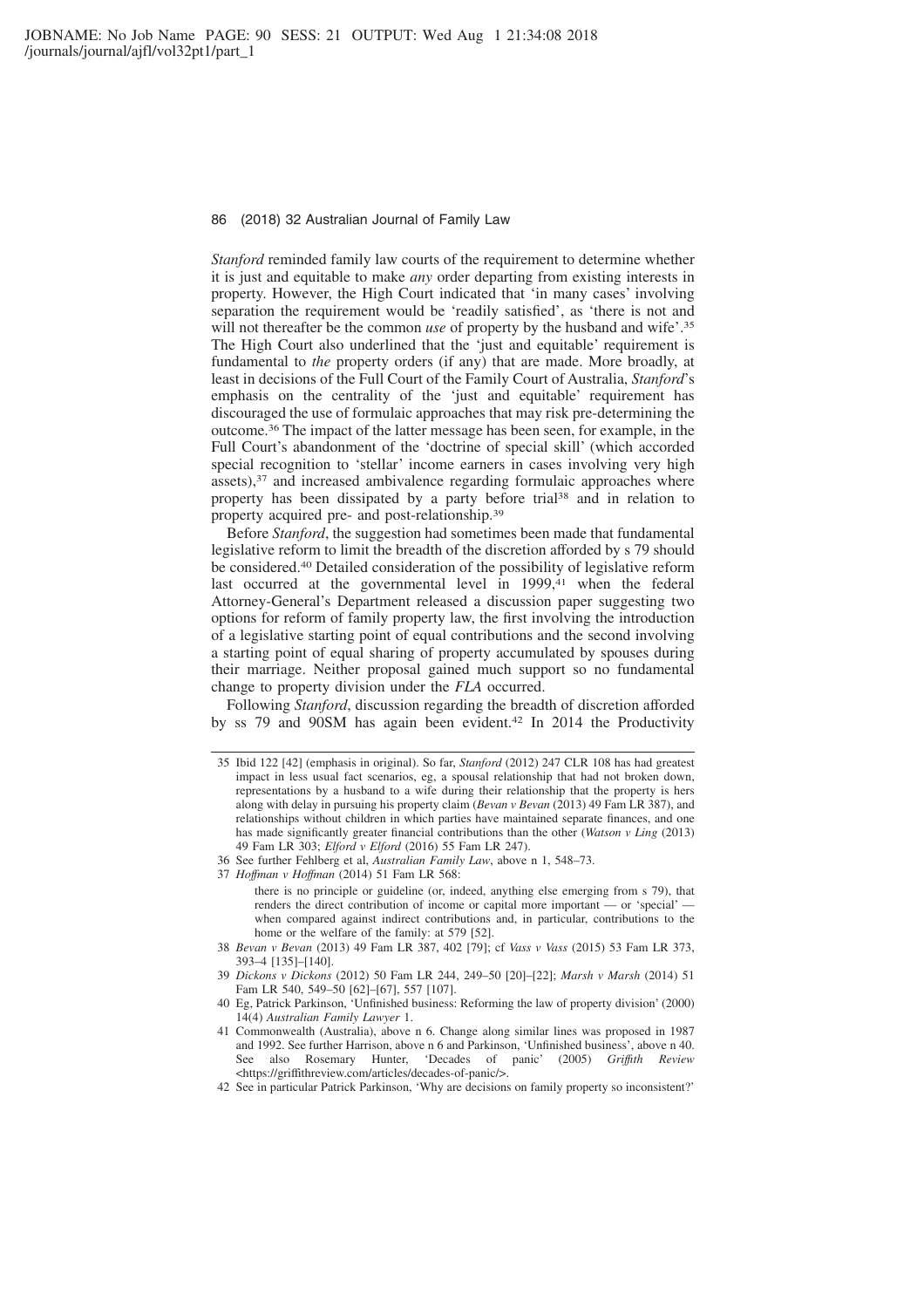Commission, an independent Commonwealth review and advisory agency on federal government microeconomic policy and regulation, looked briefly at family property law and recommended a presumption of equal sharing in its report on *Access to Justice Arrangements*. <sup>43</sup> It is possible that renewed interest post-*Stanford* was a temporary 'blip' as the implications of the decision were digested. However, the many years that have passed since fundamental property law reform was last considered in Australia, the impact of *Stanford*, at least in the Full Court, and the review into the family law system now being conducted by the Australian Law Reform Commission<sup>44</sup> suggest value in reflecting on the current operation of the discretion and whether there is a case for change.

# **III The overarching 'just and equitable' requirement (s 79(2)): Are 'just and equitable' outcomes being achieved?**

As noted in Section II, the High Court in *Stanford* emphasised that the 'just and equitable' requirement must be satisfied for the court to make *any* order altering property interests and further, that this requirement informs *the* orders made (if any). The Court provided very little guidance as to the substantive meaning of 'just and equitable', but it is clear that the requirement will not be satisfied by reference merely to the factors set out in s 79(4) or s 90SM(4). Indeed, it is not essential that these factors be considered at all in determining the threshold question whether it is 'just and equitable' for any order to be made.45

It is perhaps surprising that the content and meaning of the 'just and equitable' requirement is relatively undeveloped in Australian family law jurisprudence.46 The answer partly lies in the pre-*Stanford* tendency to conclude that it was just and equitable to make an order for s 79(2) if matters referred to in s 79(4) were evident — an approach the High Court rejected: 'The requirements of the two sub-sections are not to be conflated'.47 In our view, further development and articulation of the 'just and equitable' requirement would provide an existing legislative basis for the advancement of principled and appropriate family property law outcomes.

A sensible first step in attempting to articulate the substantive content of the 'just and equitable' requirement is to consider what the available empirical research evidence tells us about the economic consequences of separation and

<sup>(2016) 90</sup> *Australian Law Journal* 498. In terms consistent with his pre-*Stanford* (2012) 247 CLR 108 concerns, Parkinson argues that the law on family property in Australia is 'plagued with uncertainty at its very core' for reasons including 'the lack of objects and principles in the legislation': at 498. He concludes that '[t]he best option is statutory reform': at 523.

<sup>43</sup> Productivity Commission, *Access to Justice Arrangements*, Inquiry Report No 72, vol 2 (2014) 874. The Commission made no reference whatsoever to *Stanford* (2012) 247 CLR 108.

<sup>44</sup> Brandis, above n 5.

<sup>45</sup> *Chapman v Chapman* [2014] FamCAFC 91 (27 May 2014) [25].

<sup>46</sup> For an analysis of the evolution of the 'just and equitable' requirement, see Christopher Turnbull, 'In metes and bounds: Revisiting the just and equitable requirement in family law property settlements' (2018) 31 *Australian Journal of Family Law* 159.

<sup>47</sup> *Stanford v Stanford* (2012) 247 CLR 108, 120 [35].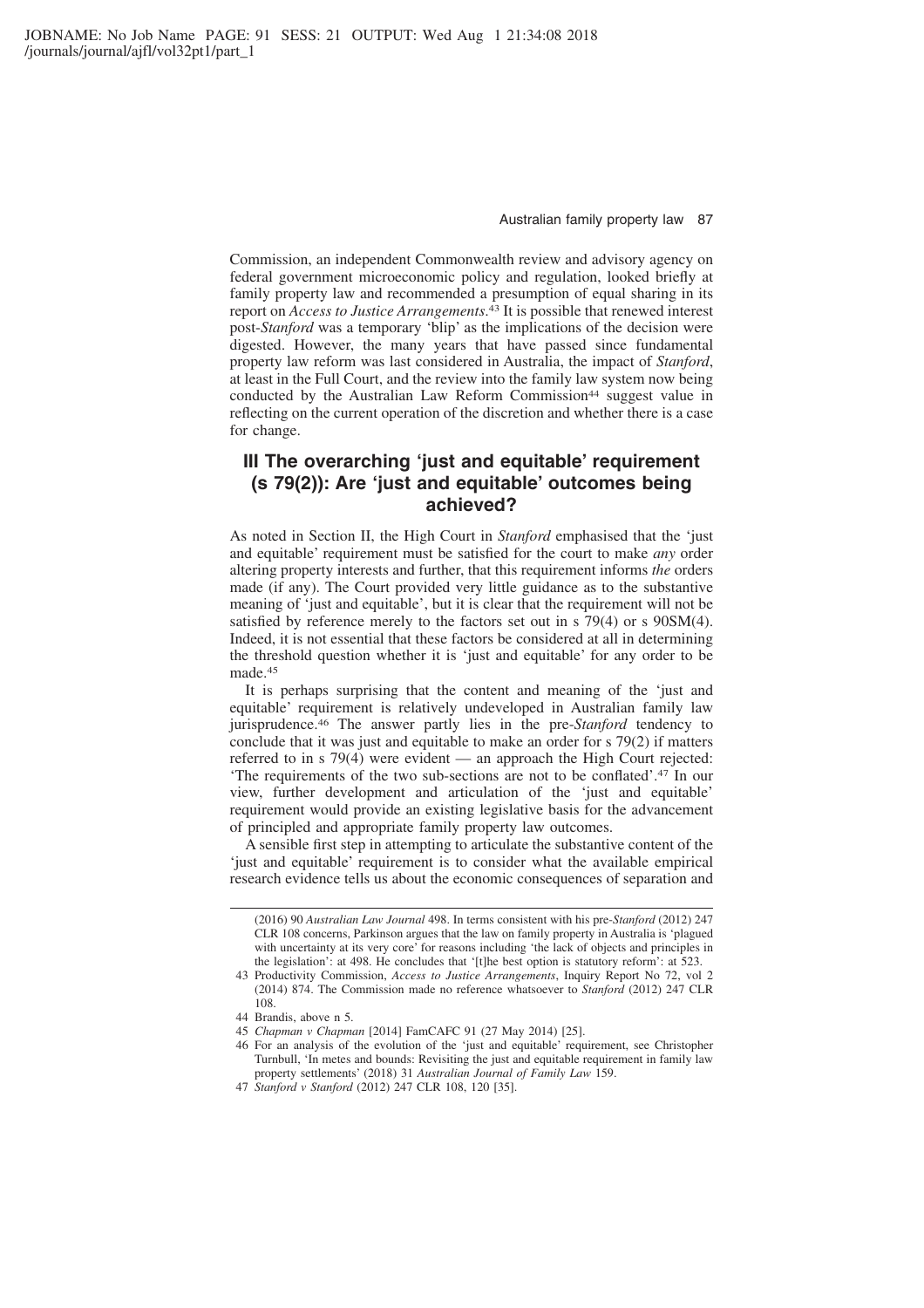divorce on the basis of the law as it stands, and the relevance of law to those outcomes. To that end, we first look at the broader socio-economic context in which Australian family property law operates, before considering what existing research tells us about property division in the separating population. We then consider research on approaches of family lawyers to property division, and the available research on adjudicated property cases. A key theme to emerge is that we lack current empirical data about the relevance and impact of the current legislation on the way property is divided in all these contexts. However, the available empirical data consistently demonstrates the significant economic disadvantage of women after separation — particularly mothers with dependent children — and also suggests that their interests are attracting insufficient attention in Australian family property law, a pattern which has negative flow-on effects for children.

### A The socio-economic context

The broader empirical context for our analysis, which focuses on the operation of family property law, is ongoing empirical work indicating disproportionate poverty rates for women and children in Australia,48 and adverse economic consequences of separation and divorce for women, particularly women with dependent children. Indeed, the most recent data suggest that this overall pattern has not changed since the 1980s,49 the consistent finding in Australia (and other western countries, including the United Kingdom) being that 'the financial impact of divorce is greater for women than it is for men'.50

<sup>48</sup> Australian Council of Social Service, *Poverty in Australia 2016* (Australian Council of Social Service, 2016); de Vaus et al, above n 7.

<sup>49</sup> While there is US research suggesting that over time the position for women experiencing relationship separation has improved for reasons including women's increased paid employment after having children and after relationships end, most is some years older than the Australian research discussed in our article. We also note recent UK research finding that after separation, 'the costs of divorce have been mitigated for women over time and more recent divorces have not led to the same falls in household income as earlier divorces': Hayley Fisher and Hamish Low, 'Who Wins, Who Loses and Who Recovers from Divorce?' in Joanna Miles and Rebecca Probert (eds), *Sharing Lives, Dividing Assets: An Inter-Disciplinary Study* (Hart Publishing, 2009) 241 ch 11, 255. However, in this and a more recent article Fisher and Low find that the financial impact of divorce continues to be greater for women than for men, that women's recovery is mainly the result of repartnering (with women's likelihood of repartnering being less than men's) and that, '[t]here is no significant response in labour supply for men or for women': Hayley Fisher and Hamish Low, 'Recovery from Divorce: Comparing High and Low Income Couples' (2016) 30 *International Journal of Law, Policy and the Family* 338, 339). See also Hayley Fisher and Hamish Low, 'Divorce early or divorce late? The long-term financial consequences' (2018) 32 *Australian Journal of Family Law* . For US examples, see Matthew McKeever and Nicholas H Wolfinger, 'Shifting Fortunes in a Changing Economy: Trends in the Economic Well-Being of Divorced Women' in Lori Kowaleski-Jones and Nicholas H Wolfinger (eds), *Fragile Families and the Marriage Agenda* (Springer, 2005) 127; Sanford L Braver, Jenessa R Shapiro and Matthew R Goodman, 'Consequences of Divorce for Parents' in Mark A Fine and John H Harvey (eds), *Handbook of Divorce and Relationship Dissolution* (Routledge, 2006) 313; Christopher R Tamborini, Kenneth A Couch and Gayle L Reznik, 'Long-term impact of divorce on women's earnings across multiple divorce windows: A life course perspective' (2015) 26 *Advances in Life Course Research* 44.

<sup>50</sup> Fisher and Low, 'Recovery from Divorce', above n 49, 338. See further David de Vaus et al, 'The economic consequences of divorce in six OECD countries' (2017) 52 *Australian*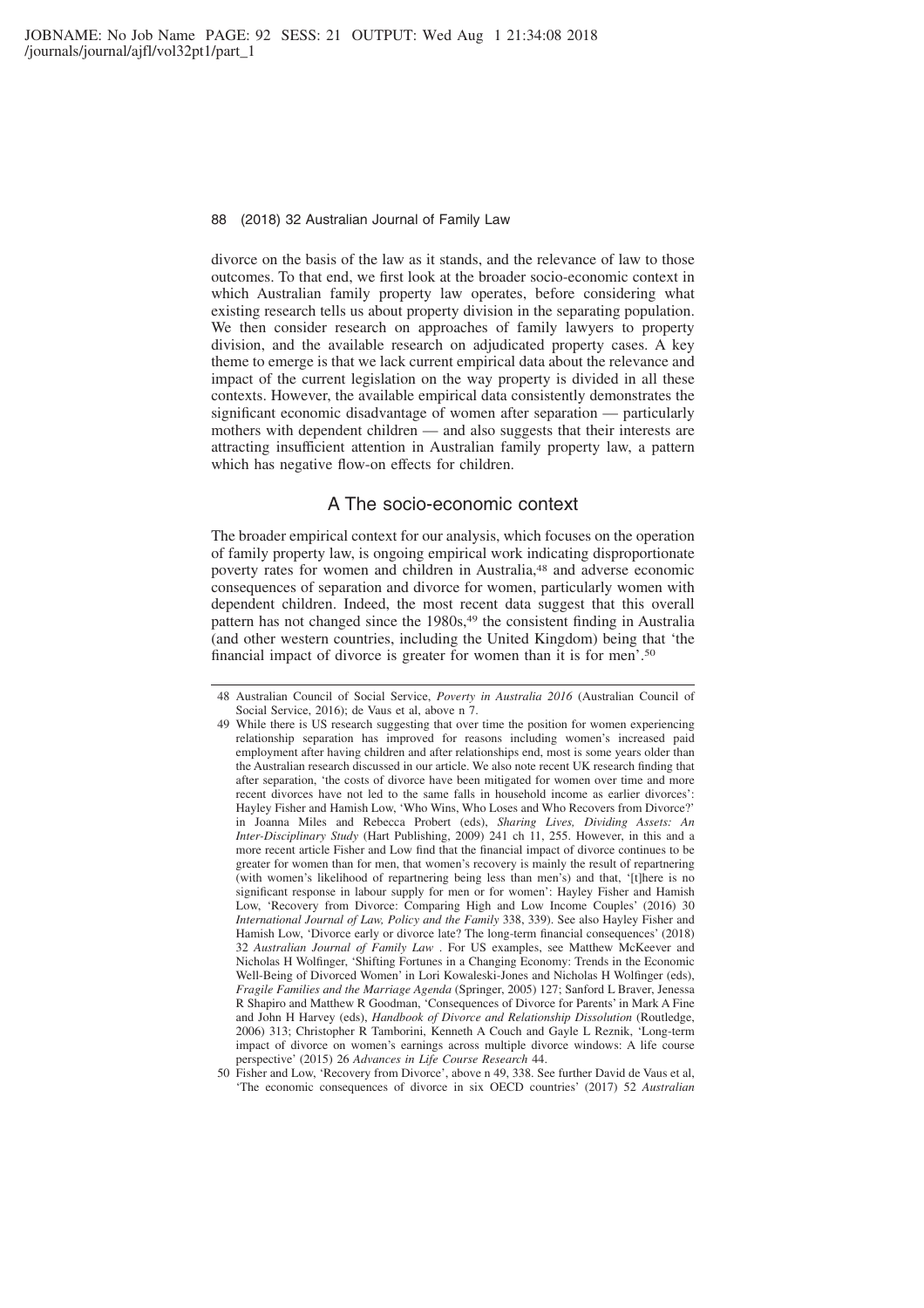More broadly, a 2016 Report on Poverty in Australia conducted by the Australian Council of Social Service found that women are more likely than men to live in poverty as a result of their 'lower employment rates and lower wages ... and a greater caring role both for children and for other family members'.51 The Report also found that 'poverty in lone parent households has increased from 25.7% in 2003–04 to 29.1% in 2013–14'52 and that the percentage of children living in poverty in Australia is increasing (17.4 per cent), with 40.6 per cent of children in sole parent households living in poverty.53 The authors of the Report concluded that '[t]he high rate of poverty experienced by children in lone parent households is a result of high rates of poverty among lone parent households overall.'54

Most lone parent households are female-headed: in Australia in the 2016 Census, '[o]f all single-parent families, female single parents make up 82%, and male single parents make up 18%'.55

While lone parent households do not always arise from parental separation, nearly half (48 per cent in 2015) of divorces in Australia involve children aged under 18, and following divorce most children live for most of the time with their mothers (97 per cent) according to a recent AMP/NATSEM report.56

There is a close connection between women's and children's poverty and the negative economic consequences of divorce for women and children, identified over many years now in Australian research. This includes recent analysis by David de Vaus and colleagues of data from the first 10 years, that is, 2001–10, of an ongoing panel survey of Australian families, 'to estimate the impact of divorce (a term they used to also include separated but not divorced spouses and de facto separations) on income and assets'<sup>57</sup> for separating men and women aged between 20–54 years. De Vaus and colleagues found that women experienced a fall in equivalised household income (a measure of household income that takes into account differences in household size and composition) post-divorce while men experienced a significant increase:

For women who divorce, equivalent household income fell sharply from \$36,200 pre-divorce to \$27,900 at the first interview after divorce. It then increased steadily

*Journal of Social Issues* 180; A Sørenson, 'Estimating the economic consequences of separation and divorce: a cautionary tale from the United States' in Lenore J Weitzman and Mavis Maclean (eds), *Economic Consequences of Divorce: The International Perspective* (Clarendon Press, 1992) 263; Ruth E Weston, 'Changes in Household Income Circumstances' in Peter McDonald (ed), *Settling Up: Property and Income Distribution on Divorce in Australia* (Prentice-Hall of Australia, 1986) 100.

<sup>51</sup> Australian Council of Social Service, above n 48, 32. For discussion of the Report see Adam Gartrell, '"Our national shame": 730,000 Aussie kids living in poverty', *The Age* (Melbourne), 15 October 2016.

<sup>52</sup> Australian Council of Social Service, above n 48, 19 (footnote omitted).

<sup>53</sup> Ibid 22.

<sup>54</sup> Ibid 23.

<sup>55</sup> Australian Bureau of Statistics, *2024.0 - Census of Population and Housing: Australia Revealed, 2016* (26 June 2017) <http://abs.gov.au/ausstats/abs@.nsf/mf/2024.0>.

<sup>56</sup> Laurie Brown, 'Divorce: For richer, for poorer' (Income and Wealth Report No 39, AMP, National Centre for Social and Economic Modelling ('NATSEM'), December 2016) 5. AIFS data suggests around 75 per cent: Qu et al, above n 8.

<sup>57</sup> de Vaus et al, above n 7, 26.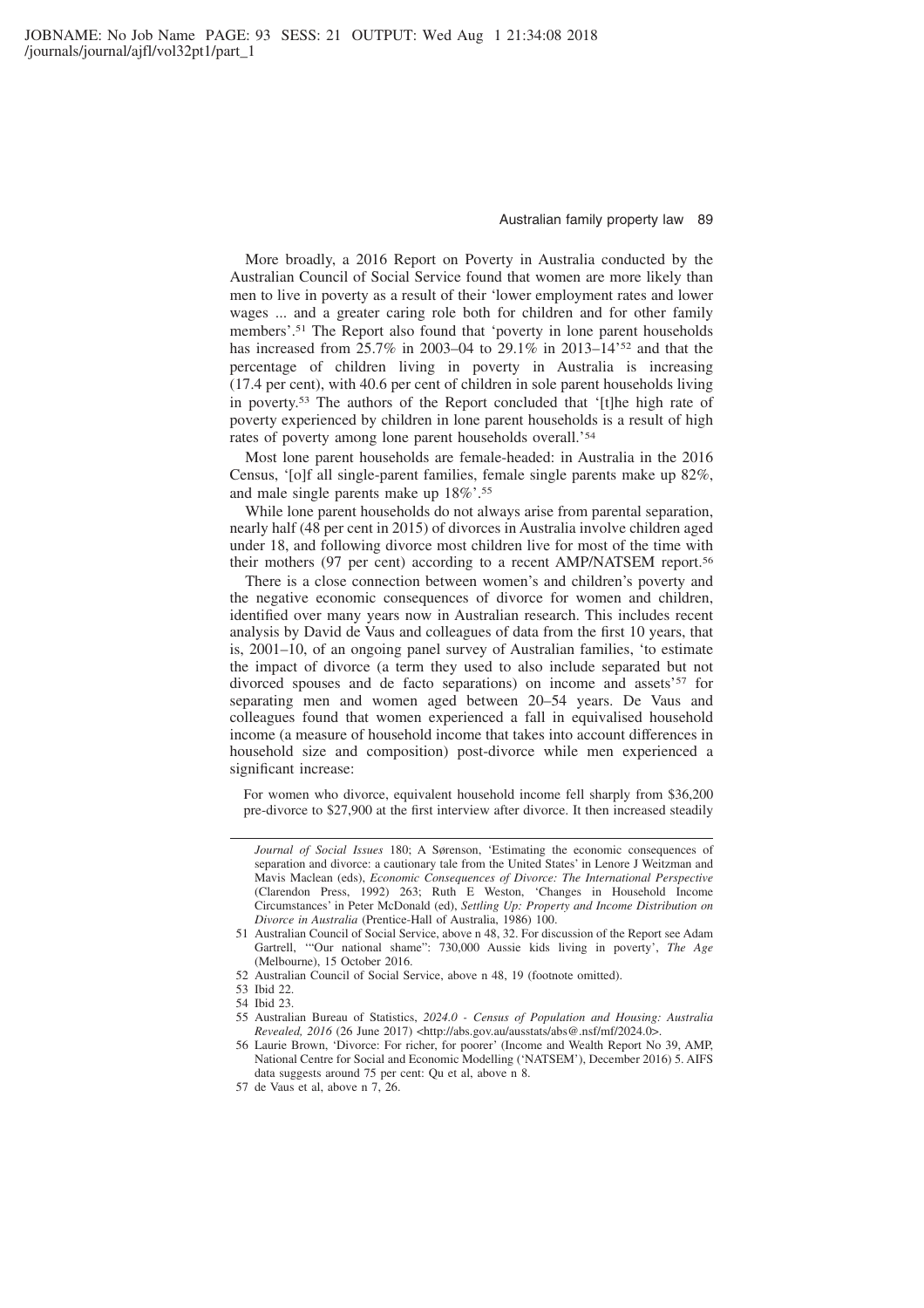to be \$41,300 after 6 years (an increase of 14 per cent over the 7-year period). While this represents a recovery in real income after a short-term post-divorce decline, these women fell behind their married counterparts who did not divorce (who had an increase in real income of 19 per cent). For men who divorced, equivalent household income increased in the year after divorce and grew by 29 per cent over the 7-year period, a much faster rate of growth than that experienced by couples who remained together (whose income increased by 18 per cent in real terms over this period).58

De Vaus and colleagues found that the negative impact of divorce on women's income was significantly exacerbated when women lived with dependent children. They found that for these women the initial drop in equivalised household income post-separation was 'substantially larger' and that while their position improved over time (for reasons including their increased paid employment post-separation, repartnering, and receipt of government benefits) 'the recovery in income is much slower and the gap in income 6 years after separation is still substantially greater than it was pre-separation'.59 While this research suggests (in contrast to recent analysis in the UK context by Hayley Fisher and Hamish Low)<sup>60</sup> that women's increased workforce participation after divorce has an impact in alleviating financial disadvantage, it also finds (consistent with Fisher and Low)<sup>61</sup> that significant disparity continues.62

The finding that women and children bear the brunt of economic disadvantage post-separation was once again confirmed in Australia in 2016, in the 'Divorce: For richer, for poorer' AMP and National Centre for Social and Economic Modelling ('NATSEM') income and wealth report ('NATSEM Report'), which looked at the financial impact of divorce using economic modelling of longitudinal data collected during 2001–14.63 The NATSEM Report found, in relation to divorces involving couples with no dependent children under 16 living with them, that '[o]verall, divorced women are worse off than both divorced men, and married women',64 on the basis of analysis of income, home ownership, household asset, debt, and superannuation data. In contrast, the Report found that '[d]ivorce has little impact on the employment status and income of men [without dependent children] aged 25–64 years'.65 The Report further found that the negative financial consequences of divorce are 'most marked for mothers'66 with consequent negative flow-on effects for children:

Nearly half of all divorces each year involve children. Divorced mothers experience financial hardship more than couple families or families headed by a father who has been divorced. And with 97 per cent of divorced households headed by divorced

<sup>58</sup> Ibid 32–4 (footnote omitted).

<sup>59</sup> Ibid 34.

<sup>60</sup> Fisher and Low, 'Recovery from Divorce', above n 49.

<sup>61</sup> Ibid.

<sup>62</sup> See also above n 49.

<sup>63</sup> Brown, above n 56.

<sup>64</sup> Ibid 6.

<sup>65</sup> Ibid.

<sup>66</sup> Ibid 24.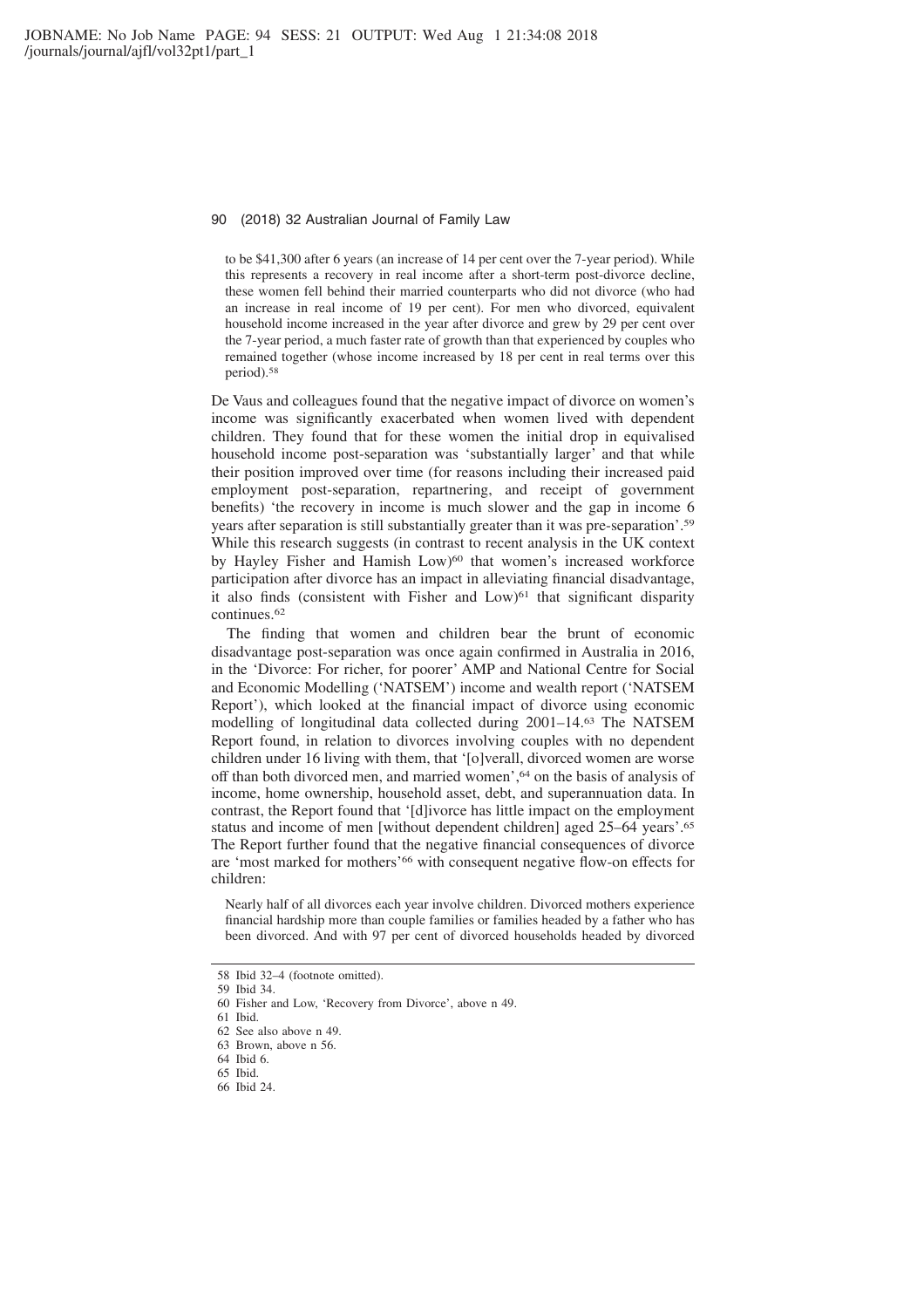mothers in Australia, Divorce: For richer, for poorer shows divorce has a negative impact on the financial wellbeing of children of divorced families.<sup>67</sup>

While there is very little research on the extent to which property settlements can reduce women's economic disadvantage after separation, research on the positive impact of the payment of child support in reducing economic disadvantage of mothers and children suggests this would be so.<sup>68</sup>

Of course, women's economic disadvantage relative to men does not solely result from relationship separation: it is a function of a range of systemic factors, including the ongoing gender pay gap between men and women in Australia (hitting a record high of 18.8 per cent in February 2015),  $69$  which is then reflected in men's much higher superannuation savings compared to women's (especially mothers') superannuation savings,<sup>70</sup> both of which are in turn reflective of direct and indirect discrimination, stereotypes about what men and women 'should' do, and ongoing social and cultural expectation that women will tailor their workplace participation around their domestic, childcare and other informal care commitments.71 Nevertheless, as these systemic disadvantages operate to the benefit of the community — and in particular to the significant economic benefit of men as a group<sup>72</sup> — it follows that they are disadvantages which should be more equitably shared between men and women, including on relationship breakdown.

All of this suggests the wisdom of legislative amendment that de-emphasises the current contributions-based focus and addresses the economic disadvantage faced by women and children. However, as the next section makes clear, our lack of current empirical knowledge regarding the relevance and impact of the current legislation to family law property settlements, along with research underlining the significant role of non-legislative matters in influencing property settlement, makes the position considerably more complicated.

<sup>67</sup> Ibid 25.

<sup>68</sup> Christine Skinner, Kay Cook and Sarah Sinclair, 'The potential of child support to reduce lone mother poverty: comparing population survey data in Australia and the UK' (2017) 25 *Journal of Poverty and Social Justice* 79.

<sup>69</sup> Sarah Sedghi, 'Gender pay gap hits record high, prompting calls for Government action', *ABC News* (Melbourne), 27 February 2015.

<sup>70</sup> David Hetherington and Warwick Smith, *Not So Super, For Women: Superannuation and Women's Retirement Outcomes* (Per Capita Australia Ltd, Australian Services Union, 2017): the superannuation system is systematically biased against half the population. Women are simply not being assisted by super towards a reasonable standard of living in retirement. Women's superannuation balances at retirement are 47% lower than men's. As a result, women are far more likely to experience poverty in retirement in their old age. Superannuation is failing women: at 6.

Similar patterns have been identified in England and Wales (Hilary Woodward with Mark Sefton, *Pensions on Divorce: An Empirical Study* (Cardiff University, 2014) 5).

<sup>71</sup> Workplace Gender Equality Agency, What is the Gender Pay Gap? (24 July 2018) <www.wgea.gov.au/addressing-pay-equity/what-gender-pay-gap>.

<sup>72</sup> See, eg, Deloitte Access Economics, 'The economic value of informal care in Australia in 2015' (Report, Carers Australia, 2015).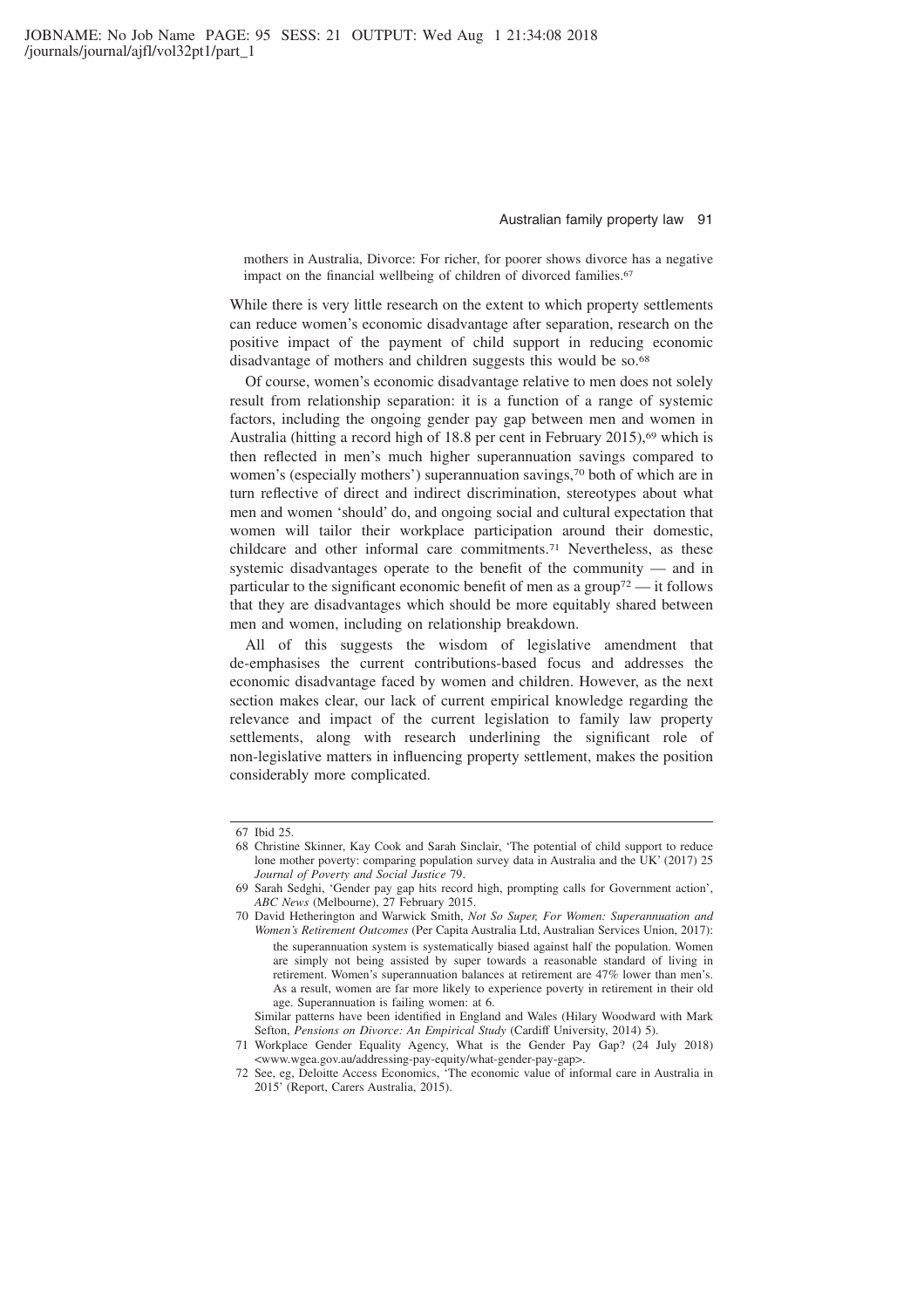# B Property division outcomes in the broader separating population

The research on property division in the broader separating population — and particularly recent research by the Australian Institute of Family Studies ('AIFS') — suggests an absence of clear or discernible patterns in, and reasons for, the way property is divided after separation, yet also a majority perception that outcomes are 'fair'.

There is no requirement in Australia to obtain court orders for property (or parenting). By far, the majority of property division on separation occurs outside the formal adjudication context.73 Recent AIFS research conducted by Lixia Qu and colleagues, involving telephone interviews conducted with 10 000 separating parents, found that the majority described 'discussions' as their main pathway for resolving property issues (39.5 per cent), with a further 18.6 per cent responding that there had been 'no specific [process]'.74 The researchers found that lawyers were described by a significant minority of respondents as their main pathway for resolving property issues (29.1 per cent), but very few described courts as their main pathway (7.2 per cent).75 Private settlement was thus the norm, although with greater use of formal pathways (especially lawyers) as the value of the parties' property increased, or where there were only liabilities. Reasons for these patterns include that property pools are usually low or modest,76 and a paucity of legal aid or other free or inexpensive legal advice for financial disputes.77 Taxation relief on transfer of assets available to separating couples who formalise their property settlements means that consent orders are often sought and made,<sup>78</sup> which partly explains the use of lawyers by a significant minority in this context.

In relation to outcomes Qu and her colleagues found that:

On average, based on both fathers' and mothers' reports, mothers received 57% of assets and fathers received 43%. The most common division reported was a share for the mother of between 40% and 59% (one-third), and about a quarter of parents reported a higher share for the mother of between 60 and 79%.79

While this suggests a general pattern of mothers receiving the majority share of property, closer analysis indicated a more complex story, due to differential reporting between mothers and fathers: 'On average, fathers estimated 65%

<sup>73</sup> Fehlberg et al, *Australian Family Law*, above n 1, 476–9.

<sup>74</sup> Qu et al, above n 8, 98 Table 6.9.

<sup>75</sup> Ibid.

<sup>76</sup> Ibid 93, 92 Table 6.1: Qu and colleagues found that among their sample, 19.6 per cent had no assets, 1.3 per cent had only debts, 18.5 per cent had assets of less than AUD\$40 000, and 10 per cent had assets of more than AUD\$500 000.

<sup>77</sup> Belinda Fehlberg et al, 'Post-Separation Parenting and Financial Settlements: Exploring Changes Over Time' (2013) 27 *International Journal of Law, Policy and the Family* 359. See also Productivity Commission, above n 43.

<sup>78</sup> Parties who wish to avoid state tax (stamp duty) on transfer of real property, and federal tax (capital gains tax) on the transfer of certain assets (in essence, investments) need to obtain court orders or enter a binding financial agreement. See further Fehlberg et al, *Australian Family Law*, above n 1, 483.

<sup>79</sup> Qu et al, above n 8, xvii.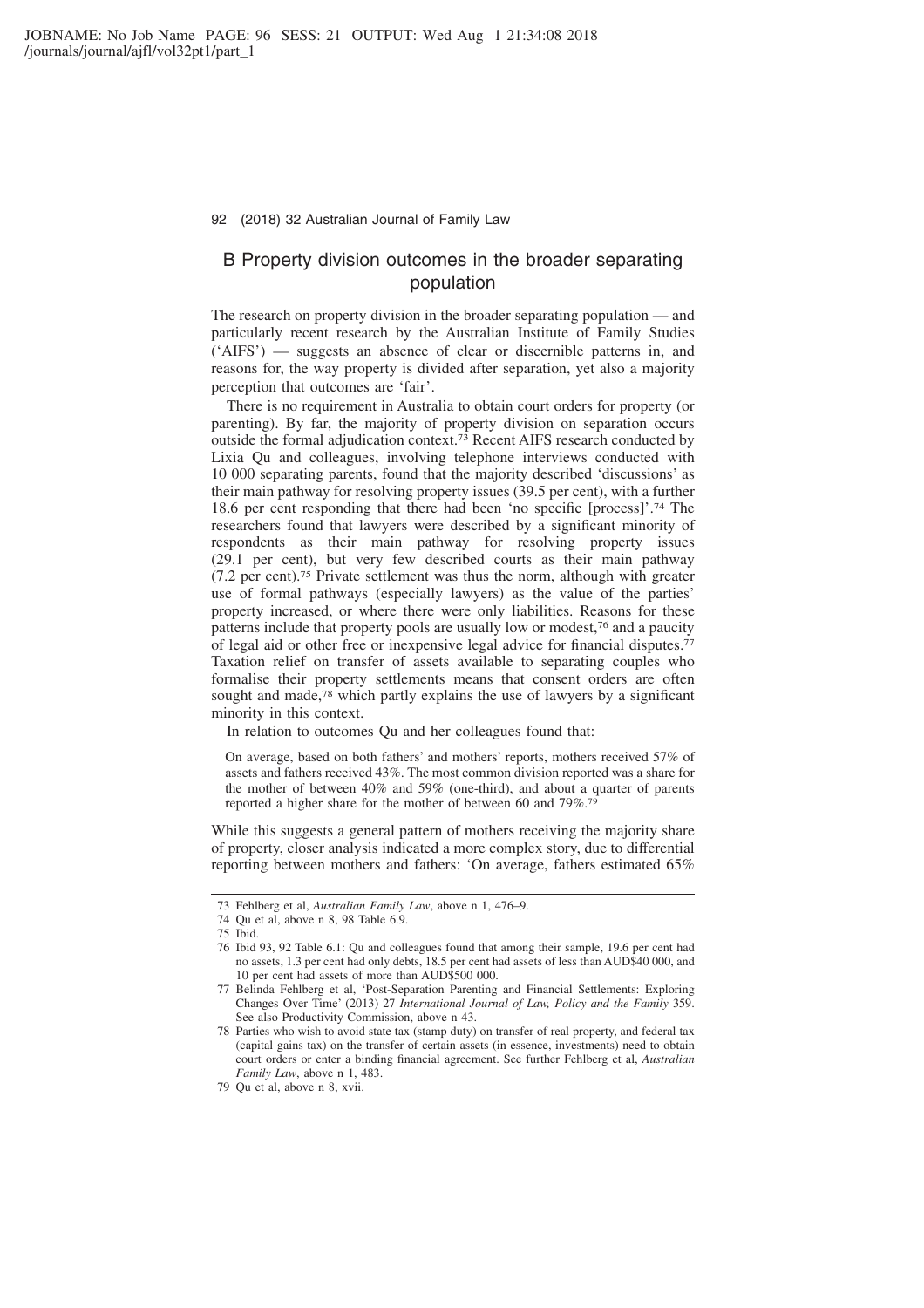going to the mother, compared with mothers' estimates of 49%.'80 There was thus no clear indication that mothers were receiving a major share of what was usually modest property, at the end of relationships averaging 10 years' duration, during and following which mothers were usually majority time parents (across all three waves — parent interviews were conducted in 2008–09 and 2012 — around 75 per cent of children were in the care of their mother for the majority of nights or all nights per year; that is, 66–100 per cent of nights).81 Similarly, longitudinal qualitative research by Fehlberg and colleagues conducted between 2009–11 found no clear link between parenting arrangements and property settlement, although 'as a group, mothers in our sample fared worse than fathers in relation to share of property received relative to their level of care of children'.82

This is unsurprising given that the current legislation does not prioritise the needs of children and their carers. Perhaps, then, legislative reform to encourage this may be a good idea. However, the position is complicated by the fact that Australian empirical studies have consistently found that a range of factors not referred to in the legislation influence property settlements on relationship separation,<sup>83</sup> and that this is the case whether or not family law professionals and processes are accessed.84 For example, Qu and colleagues noted that:

the evidence suggests the strongest influences on the proportionate share of property were: the size of asset pools, the dynamics surrounding the separation (who initiated separation, who left the house), a history of family violence/abuse and care-time arrangements. The influence of the effects of a history of family violence/abuse and the role played in the separation decision on the shares received by each [parent] were mediated by who left the house at separation. There was no association between property division and children's age.85

The full range of factors that the research indicates are likely to impact on financial settlements are thus not reflected in the checklist of factors in s 79(4) or s 90SM(4), in particular: who left the family home, who initiated separation, being a target of family violence or abuse, and the quality of the post-separation relationship. It is also not clear whether the legislation is being used at all outside adjudicated cases, or whether the combined effect of broad discretion and the checklist of factors limit its utility.

As a result, the 'extent to which law does or does not influence the behaviour and actions of people who do not engage with the formal legal system and even those who do'<sup>86</sup> is at best variable and unclear,<sup>87</sup> notwithstanding continued heavy use in Australia of legislative amendment (at

<sup>80</sup> Ibid 102.

<sup>81</sup> Ibid 71 Table 5.1.

<sup>82</sup> Fehlberg, Millward and Campo, above n 13, 230.

<sup>83</sup> For England and Wales, see Emma Hitchings, Joanna Miles and Hilary Woodward, *Assembling the jigsaw puzzle: Understanding financial settlement on divorce* (University of Bristol, 2013).

<sup>84</sup> See Fehlberg, Millward and Campo, above n 14, 229–36; Fehlberg et al, 'Post-Separation Parenting and Financial Settlements', above n 77, 397–401.

<sup>85</sup> Qu et al, above n 8, 105. See also Fehlberg, 'Post-Separation Parenting and Financial Settlements', above n 77.

<sup>86</sup> Matt Harvey, Maria Karras and Stephen Parker, *Negotiating by the Light of the Law: A report on the effect of law on the negotiation of disputes* (Themis Press, 2012) 4.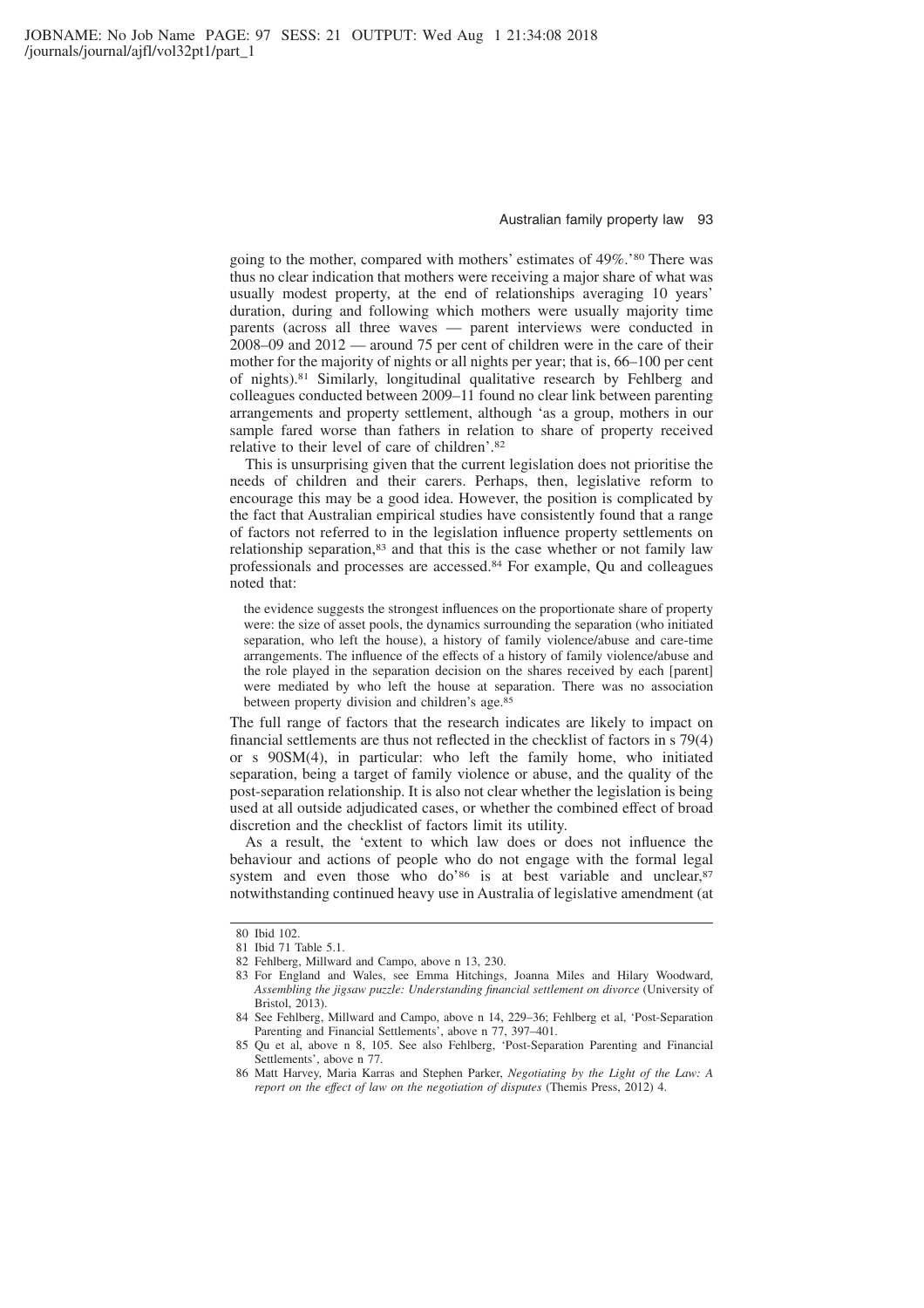least in the parenting context) as a mechanism for attempting to influence the behaviour of separating parents outside the courts.88 There is a distinct possibility that legislative reform will be misunderstood or ignored altogether. We return to this issue in Section V.

Qu and colleagues' research also explored the extent to which parents considered that their property division was fair, both at the time it was finalized and at the time of interview. They found that the majority considered the result was fair at both points, although significant minorities (especially fathers) thought it was unfair:

There were three main themes from parents' comments of unfairness: the perception that a fair outcome required an even split; inadequate consideration of the respondents' contributions during the relationship, with many comments suggesting values attaching greater weight to income-earning and financial contributions than homemaker contributions; and inadequate apportionment of liability debts and the inclusion of resources provided by the parents' own families (eg, their own parents or grandparents) in the asset pool. Other comments include the assertion that the system is biased against men (fathers' reports), and that it is unable to handle one party behaving dishonestly in disclosures relating to property and financial resources.89

The themes identified in the above passage suggest a perception of a substantial minority — mainly fathers who reported receiving a minority share of the property — that financial contributions are given insufficient weight. The researchers observed that '[a]t a conceptual level, the responses reinforce ... that fairness is an inherently subjective concept. It was evident that a range of issues, including personal values and expectations of the relationship, influenced perceptions of unfairness.'90

In summary, research on property outcomes in the broader separating population suggests that most separating parents consider that 'fair' results are being achieved, but that outcomes do not clearly provide for a greater share to mothers — even though they are the usual primary carers of children before and after separation — over fathers. Yet fathers are nevertheless more likely than mothers to think outcomes are unfair. Importantly, this pattern is consistent with previous research finding 'that divorced men were more likely than divorced women to say they were poor or very poor. This is despite the fact that divorced men had higher incomes than divorced women and were less likely to experience financial hardships',91 and conversely, women's greater satisfaction with their post-separation financial circumstances despite

<sup>87</sup> Eg, Ira Ellman, 'Why Making Family Law Is Hard' (2003) 35 *Arizona State Law Journal* 699; John Eekelaar, 'Uncovering Social Obligations: Family Law and the Responsible Citizen' in Mavis Maclean (ed), *Making Law for Families* (Hart Publishing, 2000) 9; John Dewar, 'Can the centre hold?: Reflections on two decades of family law reform in Australia' (2010) 24 *Australian Journal of Family Law* 139; Rae Kaspiew et al, 'Legislative aspirations and social realities: empirical reflections on Australia's 2006 family law reform' (2011) 33 *Journal of Social Welfare and Family Law* 397.

<sup>88</sup> See, eg, *FLA* ss 65DAC, 65DAE, which direct parents regarding consultation in relation to major long-term issues and other issues.

<sup>89</sup> Qu et al, above n 8, xvii.

<sup>90</sup> Ibid 112.

<sup>91</sup> AIFS, 'The long-lasting financial impacts of divorce for women' (Media Release, 8 July 2009).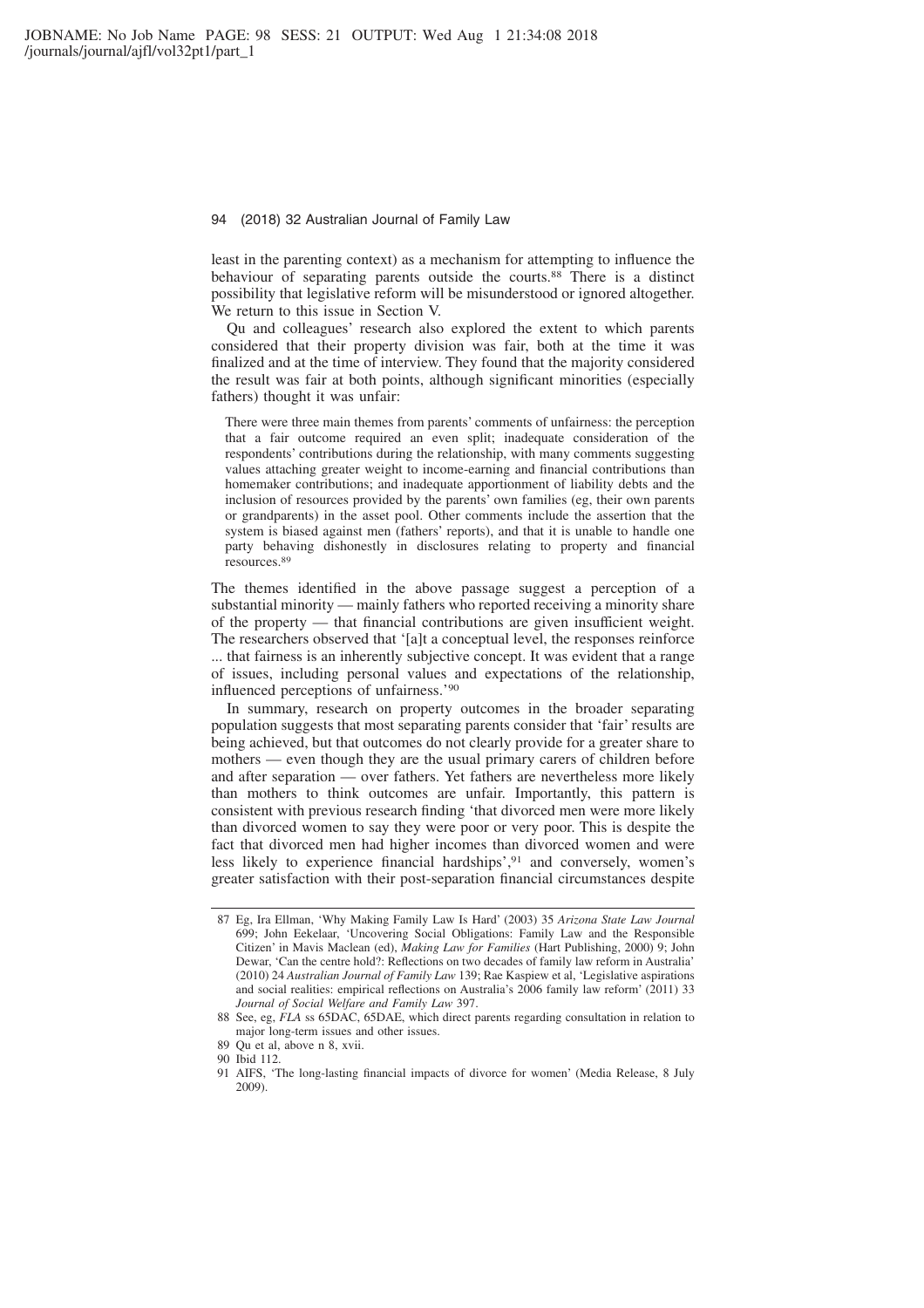their greater poverty.92 It is a pattern that should warn us of the dangers of accepting subjective claims of economic disadvantage at face value when considering reform. It is also possible that encouragement of shared parenting (see Section V) has fueled formal equality discourse, including a perception that equal division of property is 'fair' — a point we return to in Section III (C). Finally and unsurprisingly, previous research also confirms that a range of factors not referred to in the legislation will be relevant when property is divided (a reality not confined to family property law, or indeed to family law). Overall, the research suggests the challenges of — but need for - legislation that focuses our attention on post-separation economic disadvantage of women and their dependent children as an issue fundamental to our definition of 'just and equitable' outcomes.

### C The impact of family lawyers

There is very little recent research to inform our understanding of how s 79 or s 90SM is being interpreted and applied by family lawyers. The main research — that of John Wade,  $93$  and Rosemary Hunter and colleagues  $94 -$  was conducted, respectively, in the early 2000s and late 1990s, well before a number of significant family law changes in Australia, including the 2006 shared parenting amendments (the relevance of which are discussed in the next paragraph), the inclusion of de facto financial disputes in the *FLA* from 1 March 2009, and superannuation (or pension) splitting reform from 2002 (allowing splitting at the accumulation (pre-retirement) phase).95 In summary, this research is consistent with that involving the broader separating population, in that it suggests outcomes do not substantively favour mothers (as the usual primary carers of children before and after separation) over fathers, along with the relevance when dividing property of a range of factors not referred to in the *FLA*.

More recently, an online survey of family lawyers conducted as part of the AIFS Evaluation of the 2006 shared parenting amendments<sup>96</sup> suggested that post-amendment there has been a reduction in the share of property received by mothers. About half of the 319 family lawyers surveyed in 2008 said that property settlements had changed in favour of fathers and that the average property division allocated to mothers had decreased by about 7 per cent (from 63 per cent to 57 per cent) post-2006.97 This appears to represent a shift away from the position that had developed from the mid-1990s, when more significant adjustments on the basis of the additional factors (that is, factors relating to the parties' respective financial futures: Section II) began to be

<sup>92</sup> Smyth and Weston, above n 9, 14–17.

<sup>93</sup> John Wade, 'Arbitral decision-making in family property disputes — lotteries, crystal balls, and wild guesses' (2003) 17 *Australian Journal of Family Law* 224; Rosemary Hunter et al, *Legal Services in Family Law* (Law Foundation (NSW), 2000).

<sup>94</sup> Hunter et al, above n 93, 162.

<sup>95</sup> Although the research suggests that women's property settlements have not increased as a result of this change: Grania Sheehan, April Chrzanowski and John Dewar, 'Superannuation and Divorce in Australia: An evaluation of post-reform practice and settlement outcomes' (2008) 22 *International Journal of Law Policy and the Family* 206.

<sup>96</sup> Rae Kaspiew et al, 'Evaluation of the 2006 family law reforms' (Evaluation Report, AIFS, December 2009) 225.

<sup>97</sup> Ibid.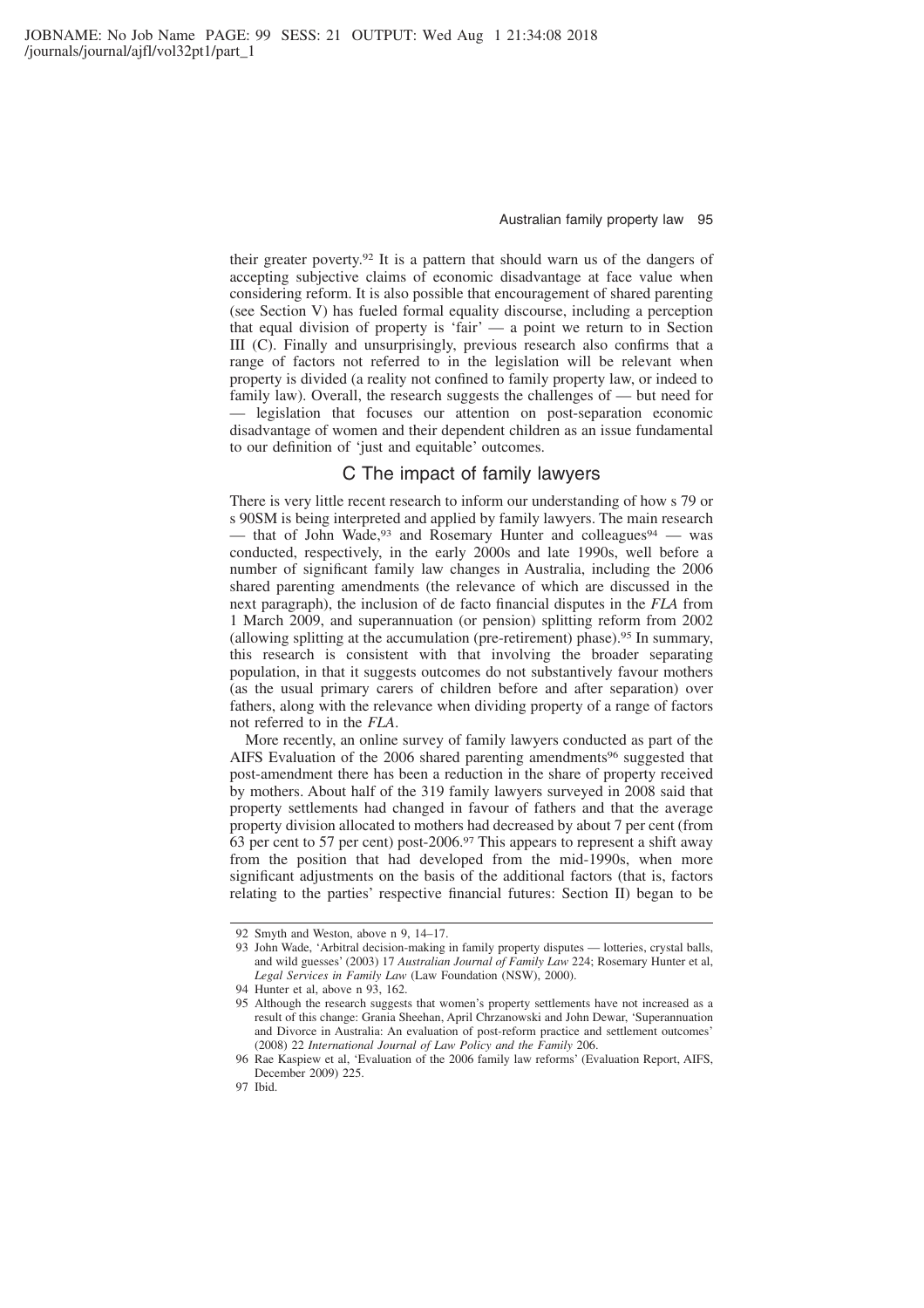made.98 It was not unusual to see adjustments of around 10–15 per cent in favour of mothers with children living with them, on the basis of care of children of the marriage along with reduced income earning capacity due to parenting and homemaker responsibilities during marriage, in combination with their enhancement of the husband's economic position, which sometimes allowed the mother and children to stay in the family home. The researchers suggested several reasons for this apparent change, including that bargaining dynamics/trade-offs may have been affected by the shared parenting amendments (for example, mothers trading away property to resist shared time claims by fathers) and that shared time arrangements reduced the likelihood and extent of adjustments to take account of the parties' different economic positions. These findings have so far not been accompanied by any systematic empirical analysis of reported cases or court files to determine whether lawyers' observations are in fact being played out in reality. The reports of lawyers are certainly concerning, given the empirical evidence discussed in Section III (A) regarding the economic disadvantage of women and children.

### D Property division outcomes in adjudicated cases

There is limited recent empirical research analysing property cases decided by family law courts, either pursuant to consent orders or adjudication. As a result, we have little sense of how the legislation is being applied by courts.

Previous research conducted in 2004–05 by Helen Rhoades and colleagues on adjudicated property outcomes suggested that a settled approach existed in standard cases that accorded with a 'norm' involving modest assets accumulated over the course of a relationship of reasonable duration due to the joint efforts of the parties.<sup>99</sup> Rhoades found that within the Family Court of Australia, property division was approached differently in cases involving assets of modest value compared with cases involving high assets. Her analysis of 60 unreported Family Court judgments found that the detailed examination of the parties' contributions that occurred in high asset cases rarely occurred outside that context. Rather, the approach of judges in cases involving modest assets was usually to treat the contributions of spouses as 'roughly equal' and to focus on the needs of the spouses and their dependent children. Rhoades further found that 'judges regularly abandoned the requirement to consider the parties' contributions in favour of a needs-based approach where there were limited assets and dependent children to house'.100 However, these findings were based on research conducted before the 2006 shared parenting amendments, before de facto financial disputes were brought within the *FLA* in 2009, and well before *Stanford*. <sup>101</sup> More recently, Christopher Turnbull conducted an exploratory quantitative analysis of 200 first-instance property settlement determinations made between July 2012 (so before the High Court's decision in *Stanford*, on 15 November 2012) and

<sup>98</sup> Eg, *Waters v Jurek* (1995) 20 Fam LR 190 (Fogarty J).

<sup>99</sup> Helen Rhoades, 'Equality, Needs and Bad Behaviour: The "Other" Decision-Making Approaches in Australian Matrimonial Property Cases' (2005) 19 *International Journal of Law, Policy and the Family* 194.

<sup>100</sup> Ibid 194.

<sup>101</sup> *Stanford v Stanford* (2012) 247 CLR 108.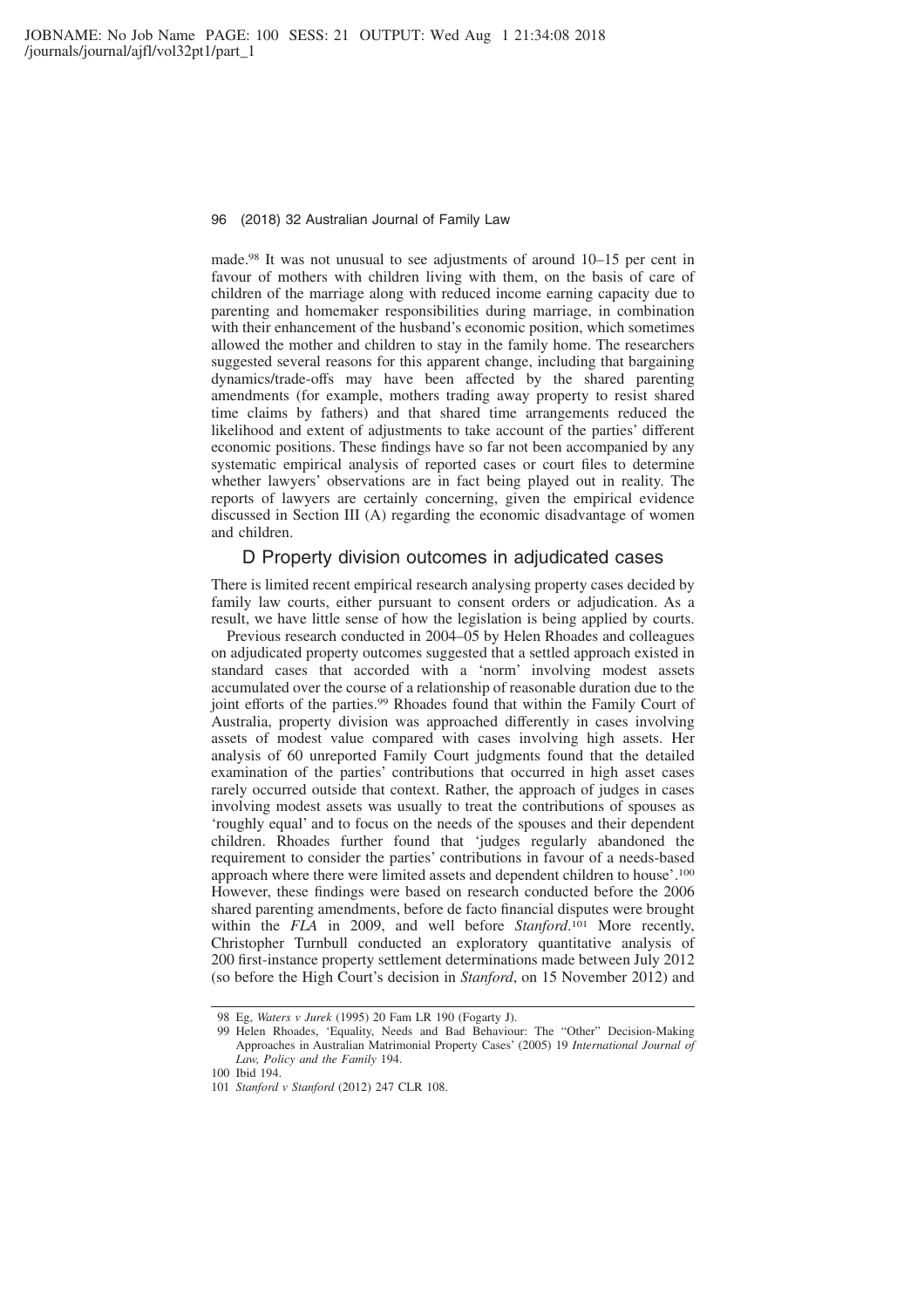June 2015. The cases analysed represented an estimated 7 per cent of financial judgments over that time, were mainly decisions of the Federal Circuit Court, and were all cases where there were children of the marriage or de facto relationship. While acknowledging variations in decision-making processes, Turnbull found that '[t]he overall mean result was 54% to mothers and 46% to fathers.'102 He also found that while s 75(2) adjustments were mainly in favour of mothers, adjustments over 20 per cent occurred in fewer than 10 per cent of cases.103 As Turnbull also acknowledges, there is still much we do not know (including in relation to consent order, binding financial agreement and longitudinal outcomes) and a need for statistically representative research.104

In summary, our analysis in Section III suggests that there is considerable diversity in — and much we do not know about — property division outcomes across the broader separating community, including among those who receive legal assistance, and in adjudicated cases. This is consistent with John Dewar's observation that the Australian family law system is:

a system polarised by pathways, by the dispositions of parties to agreement, by associated disparities of bargaining power, and disparities in access to legal advice and processes. The fundamental features of horizontalisation and the relative autonomy of multiple sites of interpretation are intensified in ways that seem to have more diverse results — positively in some cases, but negatively in others.105

Diverse outcomes are precisely what we would expect in a 'horizontalised' system (that is, one in which people have available to them a variety of family law processes to resolve the issues arising on relationship breakdown) and in the context of a discretionary legislative framework (no two families are the same). However, it is concerning that the interests of women and children appear to be attracting, if anything, decreasing attention in the context of the disproportionate poverty rates for women and children in Australia and the particularly adverse economic consequences of separation and divorce for them (Section III (A)).

# **IV Reform of the s 79(4) factors — Substantive considerations**

Our analysis so far suggests the need for further empirical research to inform our understanding of how the broad discretion under s 79 or s 90SM is being interpreted and applied, particularly by lawyers and courts, and that a wide range of factors extending well beyond the s 79(4) or s 90SM checklist influence both property outcomes and the socio-economic context in which they occur.

Given these challenges, we would argue that any proposal for legislative amendment should be approached with caution in the absence of a solid research base. What *is* clear, however, is the research evidence regarding

<sup>102</sup> Christopher Turnbull, 'Family Law Property Settlements: An Exploratory Qualitative analysis' (2018) 7 *Family Law Review* 215, 228.

<sup>103</sup> Ibid 229.

<sup>104</sup> Ibid 230.

<sup>105</sup> Dewar, above n 87, 147.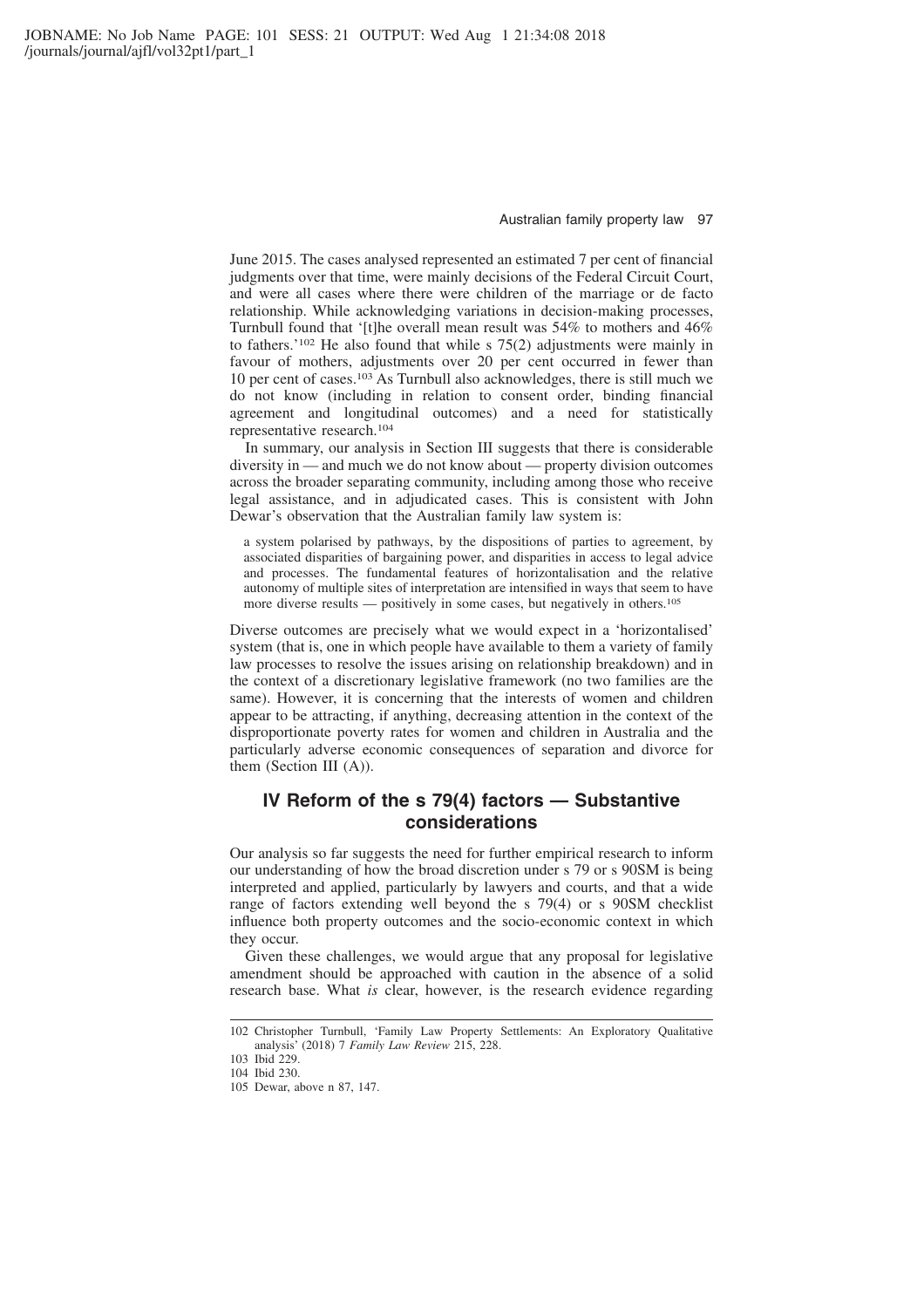women's and children's economic disadvantage post-separation. On this basis, our view is that, if legislative reform were to be considered, it should aim to address this disadvantage. Therefore our preferred approach, drawing on English approaches and proposals,106 would first address the reasonable housing needs of children, followed by the material and economic security of the parties, followed by compensation for relationship-generated losses and finally, equal division of any residue, unless exceptional circumstances are established. We would favour preserving a broad and nuanced discretion, but providing guidance regarding key principles underpinning the exercise of that discretion, with these principles being based on what we know to be the significantly economically disadvantaged position of women and their dependent children. This approach offers the best way of encouraging 'just and equitable' outcomes as conceptualised by us throughout this article.

In arriving at this conclusion, we have gained particular assistance from English developments following the House of Lords ruling in 2000 in *White v White*<sup>107</sup> and *Miller v Miller; McFarlane v McFarlane*, <sup>108</sup> as well as subsequent work of Joanna Miles<sup>109</sup> and in broader terms that of Alison Diduck.<sup>110</sup> Drawing together these elements, Rob George<sup>111</sup> suggests that it is important that the parties' needs are calculated first, followed by taking into account any compensable losses (that go beyond need) and only then calculating if there is any surplus and if so, dividing this equally.112 In our view this approach has considerable merit and provides a workable basis for the development of Australian family law jurisprudence on the substantive content of our own 'just and equitable' requirement.

In terms of suggesting a specific reform proposal suited to the Australian context, we are influenced, first, by the fact that while Australia has a well-established (and much reviewed) child support program, child support, 'was never intended to meet the housing needs of children, only day to day expenses'.113 The problematic absence of any focus in Australian family property law on the housing needs of children has been rightly emphasised by Parkinson,<sup>114</sup> and the case for amending the *FLA* property provisions to provide for special treatment of the family home has also been strongly made

- 109 Miles, 'Principle or Pragmatism in Ancillary Relief', above n 106; Miles, '*Charman v Charman [No 4]*', above n 106.
- 110 Diduck, above n 106.
- 111 George, above n 106.

113 Parkinson, 'Unfinished business', above n 40, 5.

<sup>106</sup> Rob George, *Ideas and Debates in Family Law* (Hart Publishing, 2012); Joanna Miles, 'Principle or Pragmatism in Ancillary Relief: The Virtues of Flirting with Academic Theories and Other Jurisdictions' (2005) 19 *International Journal of Law, Policy and the Family* 242; Joanna Miles, '*Charman v Charman [No 4]* — making sense of need, compensation and equal sharing after *Miller*/*McFarlane*' (2008) 20 *Child and Family Law Quarterly* 378; Alison Diduck, 'What is Family Law For?' (2011) 64 *Current Legal Problems* 287; Law Commission (England and Wales), *Matrimonial Property, Needs and Agreements* (Law Com No 343, 2014).

<sup>107 [2001] 1</sup> AC 596.

<sup>108 [2006]</sup> UKHL 24, 2 AC 618 ('*Miller; McFarlane*').

<sup>112</sup> Ibid 95–102.

<sup>114</sup> Ibid.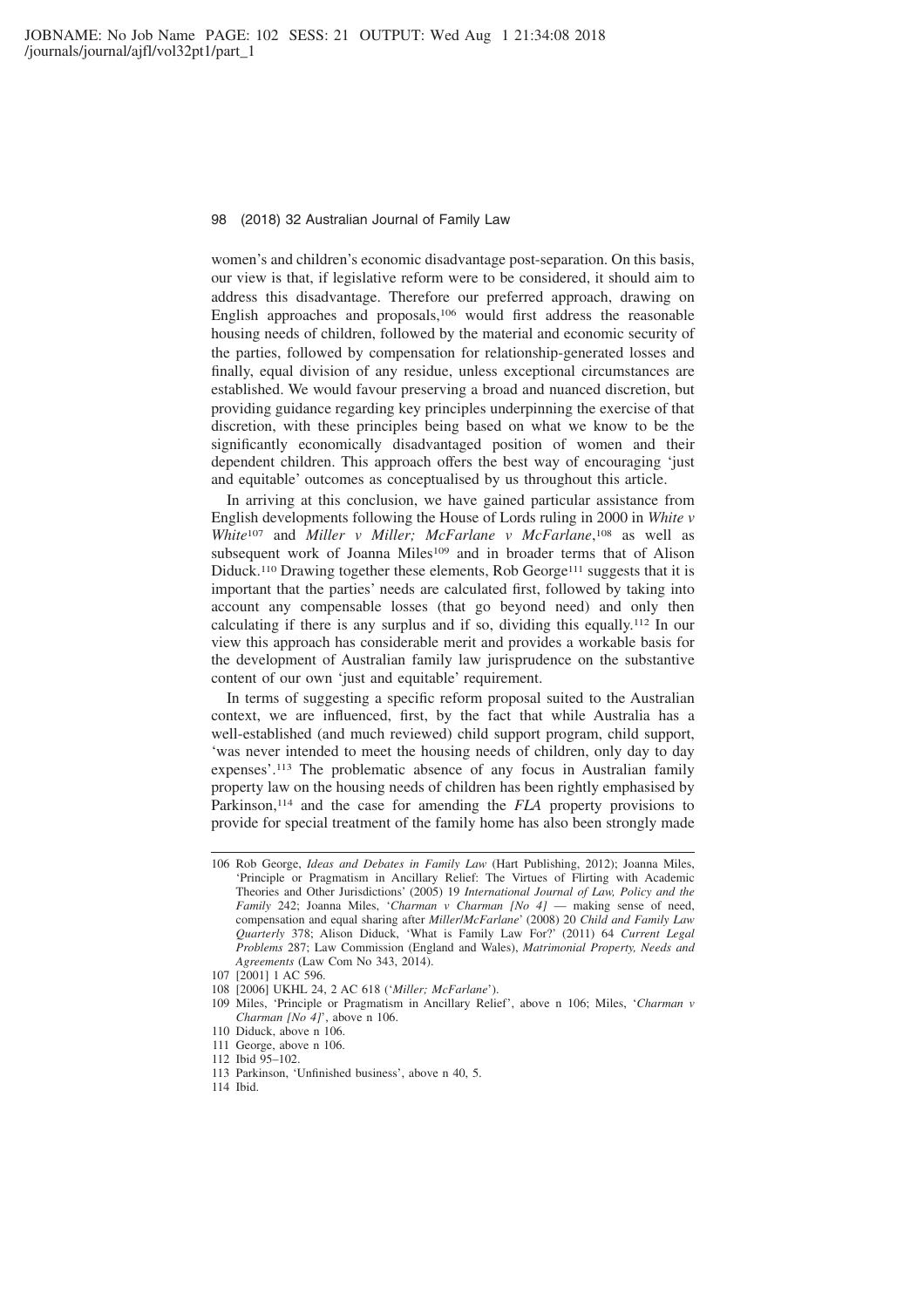in the past.115 Similar to the position in England and Wales, we envisage that the requirement to first address children's reasonable housing needs would not direct decision-makers toward a specific outcome, but would rather encourage courts to consider what orders would facilitate the provision of appropriate housing for children, with a focus on the home in which children spend most time.116 While it is arguable that our proposed approach may increase the risk of parents seeking time with their children in order to maximise their financial outcomes, this risk has been present in Australia since major Child Support amendment in 2008 reducing payers' child support once they spend 14 per cent of nights with their children.

Our suggested next priority is the attainment of material and economic security of the parties. We are drawn to the possibility of addressing material and economic security more broadly (that is, 'needs' or disadvantage that exists including that arising from circumstances not directly connected with the relationship) on the basis that this is consistent with our view that systemic disadvantage should be more equitably shared (Section III (A)), and the reality that other forms of advantage or disadvantage not arising from the relationship (for example, good health and illness) may well be a matter of good or bad luck, so should also be shared on relationship breakdown to the extent to which it is just and equitable to do so.<sup>117</sup> Here, we agree with Diduck's view that 'family law is about determining responsibility for responsibility'.118 We share Diduck's concern with caring responsibilities within families, and with what value is placed 'on those compromises and on that care work, and who is responsible for paying for them'. We agree with her conclusion that '[u]ltimately, answering those questions is what ... family law is for.'119

We acknowledge, however, that the notion that a person is 'responsible' for the economic security of their ex-partner is perhaps controversial in the sense that it may be at odds with the limited sense of financial obligation to ex-partners that research suggests exists in the broader community<sup>120</sup> and to some extent in legal discourse as evidenced by the low incidence of spousal and de facto partner maintenance in Australia,<sup>121</sup> and in recent consideration in England and Wales of 'the proposal that needs should embody incentives towards independence',122 while also recognising that 'in a significant number

<sup>115</sup> Tom Altobelli, 'Submission to the Family Law Pathways Advisory Group' in Tom Altobelli (ed), *Family Law in Australia: Principles & Practice* (LexisNexis Butterworths, 2003) 525.

<sup>116</sup> *M v B (Ancillary Proceedings: Lump Sum)* [1998] 1 FCR 213; Family Justice Council, 'Sorting Out Finances on Divorce' (Guide, April 2016). We are mindful of the possibility that this might lead to a minority of parents attempting to 'game' the system (by seeking to maximise the amount of time that a child spends with them) in order to get a larger share of the property. Research suggests that financial motives are already relevant for parents working out property settlement and child support (eg, Fehlberg, Millward and Campo, above n 14), so this is an issue which professionals and courts will continue to grapple with. 117 On the issue of the extent to which it may be just and equitable to do so, see the discussion

in Miles, 'Responsibility in Family Finance and Property Law', above n 12, 106–7.

<sup>118</sup> Diduck, above n 106, 292.

<sup>119</sup> Ibid 314. Like Diduck, we take the view that this concern applies to parties with and without children.

<sup>120</sup> Ibid.

<sup>121</sup> Juliet Behrens and Bruce Smyth, 'Spousal support in Australia: A study of incidence and attitudes' (Working Paper No 16, AIFS, 1999).

<sup>122</sup> Law Commission (England and Wales), above n 106, 38 [3.47].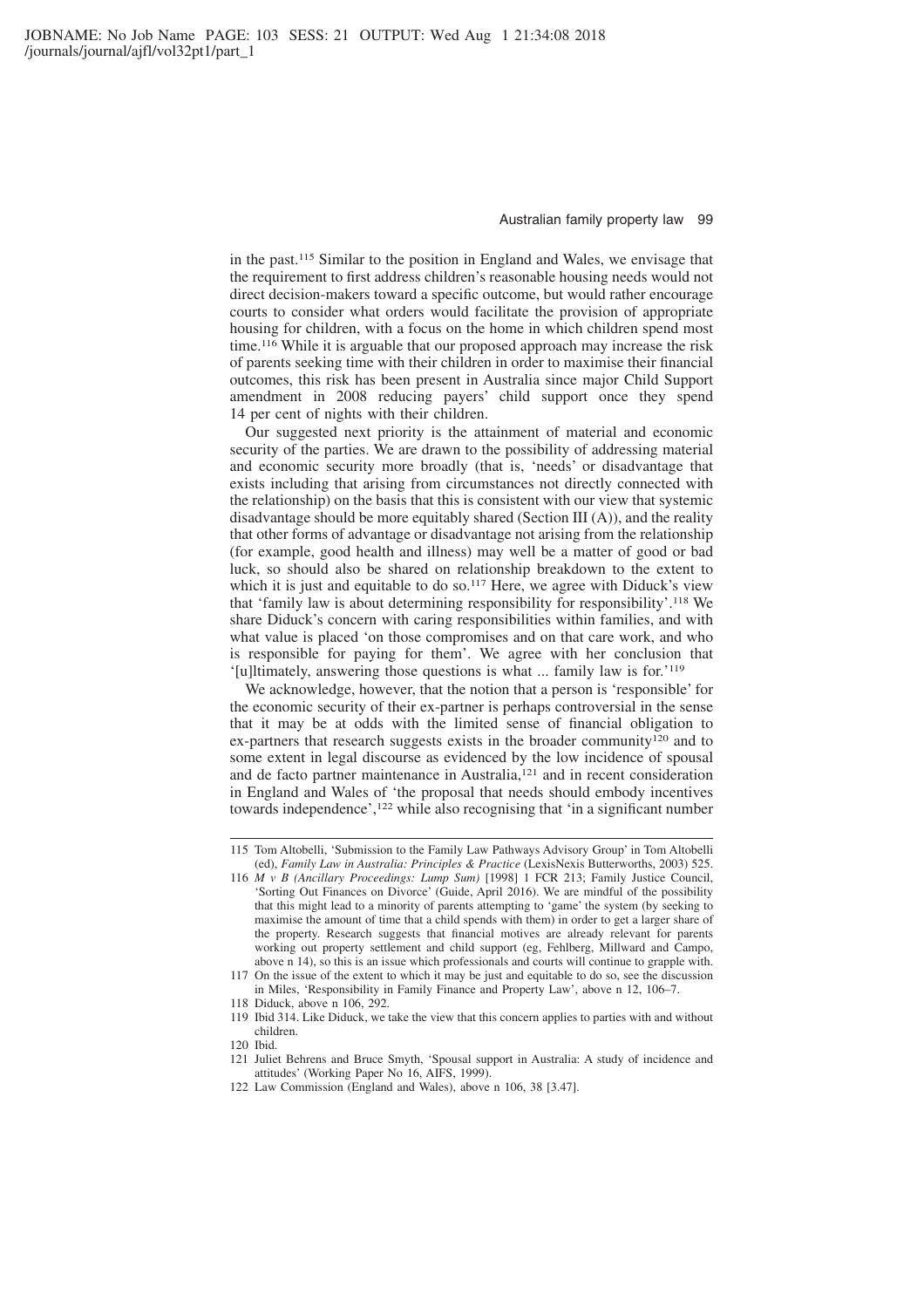of cases independence is not possible'.123 In this context we note recent English work directed at more closely defining the concept of 'need', suggesting that even when principles appear simple, their interpretation and application may present considerable challenges in practice.124 We also note Miles' analysis underlining that 'responsibility' does not simply exist along the single axis of partner to partner but is shared along *three* axes: individual ('local'), partner ('horizontal') and state ('vertical') and that '[t]he key task is to determine the appropriate distribution of responsibility between these three'.125

While the issue of allocating responsibility for the material and economic security of the parties clearly requires further discussion and analysis, as a tentative initial suggestion we would expect that addressing the material and economic security of the parties within the property provisions of the *FLA* would in most cases focus on housing and income (with current research on the minimum income to live a healthy life providing a *minimum* starting point),126 informed by what is reasonable given the available property.127 We would also anticipate that in many cases, provision of appropriate housing for children and addressing the material and economic security of the parties would absorb and indeed exceed the property available for division. Spousal or de facto partner maintenance would remain an option if, after property division, a party is unable to support herself adequately and the other party has the capacity to pay,128 although here we would agree with Parkinson that 'there is merit in the idea that spousal [and now de facto partner] maintenance should be dealt with according to just one set of principles'129 (as articulated in Section V).

In addition to dealing with economic disadvantage, our preferred approach would also extend, as Miles has explored in the context of England and Wales, to 'an element of compensation, as distinct from need, to the extent that the relevant losses exceed the applicant's needs'130 and the property available for division allows. In addition, in cases involving family violence, courts should 'be empowered to award compensation for pain and suffering and economic loss as a result of a history of family violence during the marriage [or de facto relationship]'.131 More generally, given the complexities in calculating

125 Miles, 'Responsibility in Family Finance and Property Law', above n 12, 92.

- 128 *FLA* s 72(1) or s 90SF(1).
- 129 Parkinson, 'Unfinished business', above n 40, 6.

<sup>123</sup> Ibid 42 [3.67].

<sup>124</sup> Family Justice Council, 'Guidance on "Financial Needs" on Divorce' (Guide, June 2016); Family Justice Council, 'Sorting Out Finances on Divorce', above n 116.

<sup>126</sup> Peter Saunders and Megan Bedford, 'New Minimum Income for Healthy Living Budget Standards for Low-Paid and Unemployed Australians' (Report, Social Policy Research Centre, August 2017). See also [2016] (2) *Poverty Lines: Australia.*

<sup>127</sup> Family Justice Council, 'Sorting Out Finances on Divorce', above n 116.

<sup>130</sup> Miles, '*Charman v Charman [No 4]*', above n 106, 389.

<sup>131</sup> Parkinson, 'Unfinished business', above n 40, 4–5. Currently, family violence is treated as a matter that can result in the contribution of the victim being accorded additional weight (*Kennon v Kennon* (1997) 22 Fam LR 1) but the formulation is difficult to satisfy and adjustments are minor at best: Patricia Easteal, Catherine Warden and Lisa Young, 'The *Kennon* "factor": Issues of indeterminacy and floodgates' (2014) 28 *Australian Journal of Family Law* 1; Easteal, Young and Carline, above n 10. In our view, there is merit in the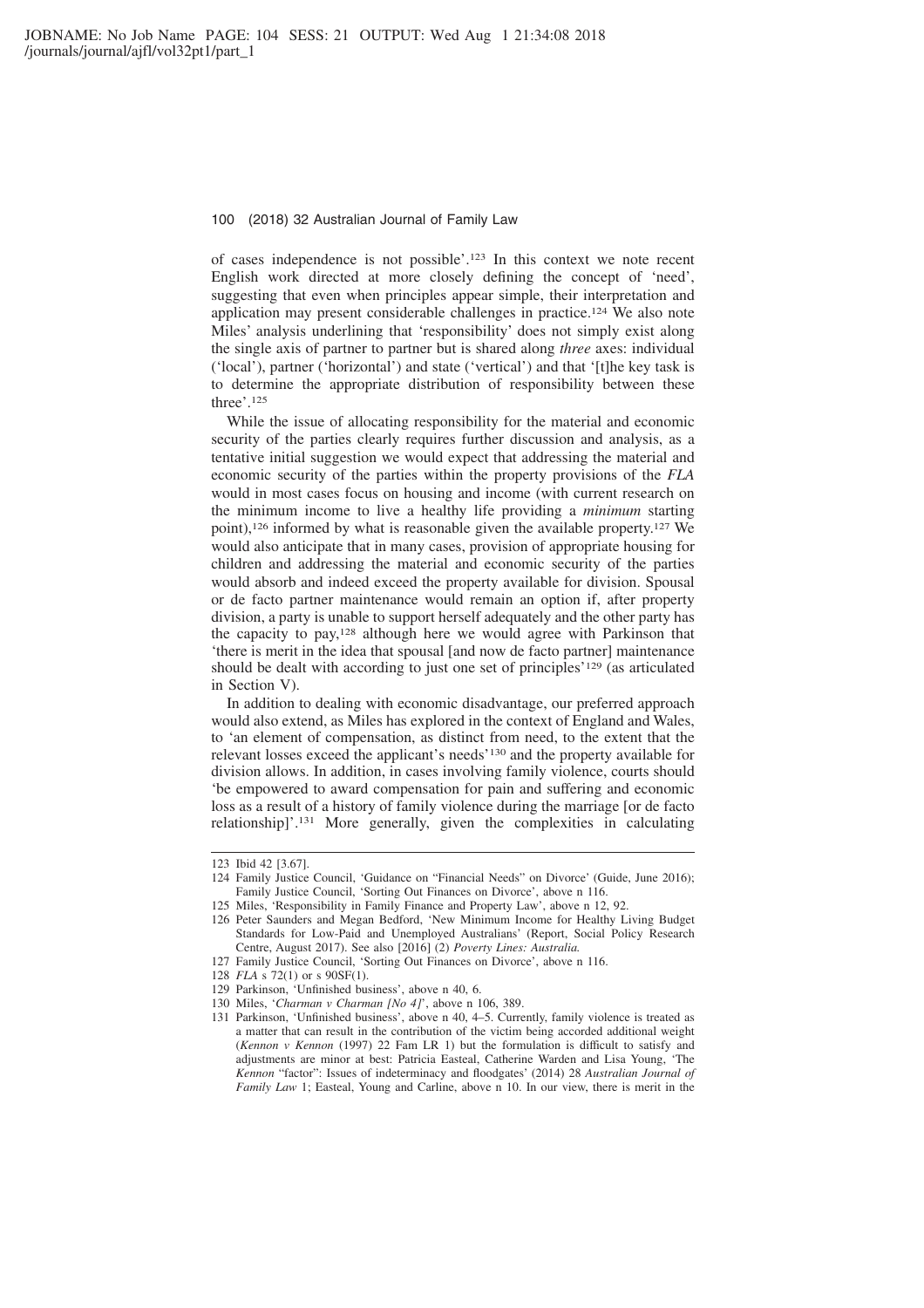compensation,132 we would like to see further consideration of possible models for taking into account the effects of role division within marriage and de facto relationships in property settlements, perhaps with the general objective of assisting the economically dependent party to recover in the short-to-medium term although not limited to this, depending on what the justice and equity of the case requires.<sup>133</sup> Once again, spousal or de facto partner maintenance would remain an option if the available property was insufficient to meet the claim.134

The final step in our approach would involve equal division of any remaining property, unless there was good reason to do otherwise. This approach is consistent with the 'partnership' approach commonly adopted during relationships: previous research over many years tells us that during marriage, and following the arrival of children in de facto relationships, financial pooling is likely.135 This, however, raises questions regarding the position of couples without children. More generally, there is a need for new research in this area, as much of the research on financial sharing in marriage was conducted in the early 1990s. Equal sharing also is admittedly at odds with the subjective perception of individual entitlement that is likely to occur or increase after couples separate. In our view, however, a law promoting 'just and equitable' property outcomes should, once dependent children's housing needs and material and economic security of the parties and compensation issues are addressed, as a general principle support the more positive pattern of financial sharing commonly adopted (on the basis of available evidence) during relationships, while allowing for departure from this position in exceptional circumstances. Given the broad definition of 'property' for the purposes of the *FLA* (Section II), departure would be likely to be argued, for example, in cases involving short-term relationships without children where assets had been acquired pre or post relationship.

Section 79(4) or s 90SM(4) as drafted does not overtly encourage our preferred approach, due to its primary focus on contributions. While the High

view that compensation for family violence in the family property division context should reflect an amount that would be awarded as damages in a civil suit for assault: Parkinson, 'Unfinished business', above n 40, 6.

<sup>132</sup> Miles, '*Charman v Charman [No 4]*', above n 106.

<sup>133</sup> See, eg, Kate Funder's work in the 1980s at the AIFS. Funder and her colleagues put forward a model for calculating the opportunity costs for mothers, in contrast with women of the same age and educational attainment with no children, proposing that this cost be shared between the parents. Funder acknowledged the difficulty of making such calculations (including the problem of working out what might have been the woman's workforce trajectory if had she not had children): Margaret Harrison, Kathleen Funder and Peter McDonald, 'Principles, Practice and Problems in Property and Income Transfers' in Kathleen Funder, Margaret Harrison and Ruth Weston (eds), *Settling Down: Pathways of Parents after Divorce* (Monograph No 13, AIFS, December 1993) 192, 204–9. This problem leads Parkinson to suggest that 'it is better to give the courts a broad discretion to compensate for a "serious" economic disadvantage as a result of the circumstances' (Parkinson, 'Unfinished business', above n 40, 8) — an understandable conclusion, but one which does not really progress us from the current position.

<sup>134</sup> Here, consideration might be given to models developed for courts to assist in the achievement of more predictable and consistent outcomes, eg, the Canadian 'Spousal Support Advisory Guidelines'.

<sup>135</sup> For a summary of the literature, see Fehlberg et al, *Australian Family Law*, above n 1, 393–7.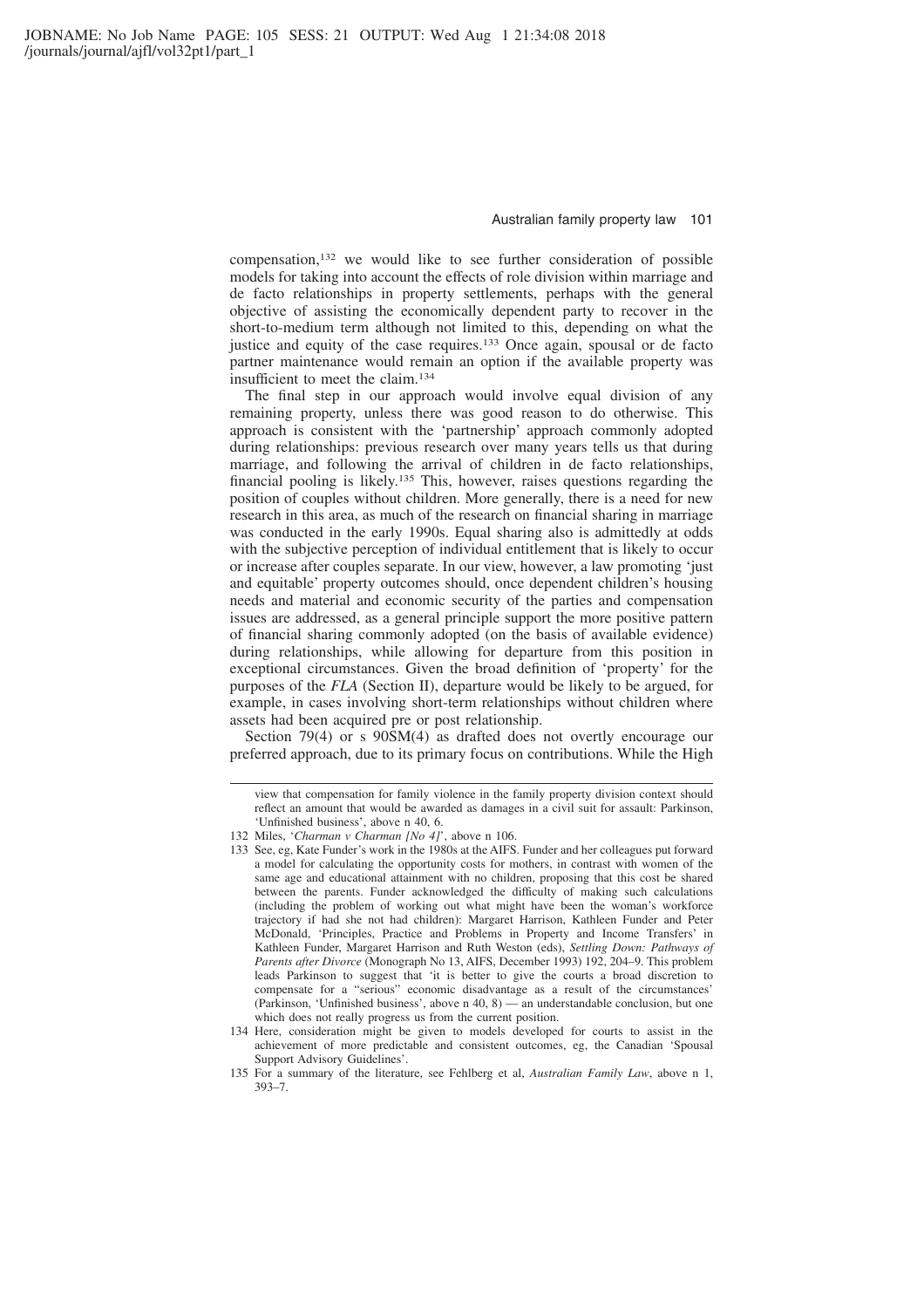Court has made clear that the Full Court may develop non-binding guidelines for lower family law courts,136 the approach we suggest involves significant change to the order and content of the current list of factors in s 70(4) or s 90SM(4), requiring legislative reform, particularly given that after *Stanford* the Full Court seems (understandably) less likely than ever to provide such guidance.

The question then becomes: what form should that legislation take?

### **V What** *form* **might guidance take?**

As regards the form of the approach we envisage, we are influenced by the reality that to be effective Australian family law must speak to 'multiple fora' and to multiple actors.137 As our preceding discussion makes clear, the *FLA* property provisions may be applied and interpreted by a range of actors in a range of contexts, predominantly *outside* the formal adjudication system. As we would prefer that the legislative reform we propose was utilised to a greater extent by legal actors and separating spouses and de facto partners in the negotiation of property outcomes, the guidance we envisage needs to be readily intelligible.

At present, it is abundantly clear that Australian family law is far from achieving that goal. Across the board, the shift has been toward more, and more complex, legislation since the 1990s in the areas of parenting, child support and financial matters. As Dewar has argued, '[f]amily law presents primarily a regulatory rather than an adjudicative task, in the sense that it provides guidance mostly to lay people in the practical resolution of issues or disputes', but:

this fact is not recognised in the way we write family laws ... current law in Australia is so complex that many lawyers struggle to make sense of it. The law that non-lawyers, acting in informal settings to resolve disputes, *think* they are applying, to family law issues may bear only a tangential relationship to what the law actually is.138

Thus while Dewar acknowledges that factors outside of the legislation influence outcomes, he also suggests that the form of legislation will influence the extent to which it is understood and the extent to which it is applied.139

More recently, in its 2014 report on *Access to Justice Arrangements*, the Productivity Commission noted that:

<sup>136</sup> *Norbis v Norbis* [1986] 161 CLR 513.

<sup>137</sup> Dewar, above n 87, 147–8 (note that while Dewar makes observations in relation to family law generally, his focus in this article is on parenting law rather than family property law). 138 Ibid 148.

<sup>139</sup> A similar observation to that of Dewar regarding the limited role of law is reached by Matt Harvey and colleagues, who studied the effects of discretion in laws on the negotiation of disputes governed by those laws (Harvey, Karras and Parker, above n 86, 2). They concluded that '[i]t is clear that many factors other than norm form play a part in determining the outcome of negotiations' (Harvey, Karras and Parker, above n 86, 71) including financial calculation, emotion, and the extent to which the facts and the law give power to the negotiators. They further concluded that '[i]f anything, [their study tended] to support the conclusion that factors *other* than the governing law can be more significant in enabling resolution of disputes' (Harvey, Karras and Parker, above n 86, 73). However, despite their reservations, Harvey and colleagues in the end concluded that, 'Decision-makers would clearly benefit from an unambiguous statement of the goal to be achieved when the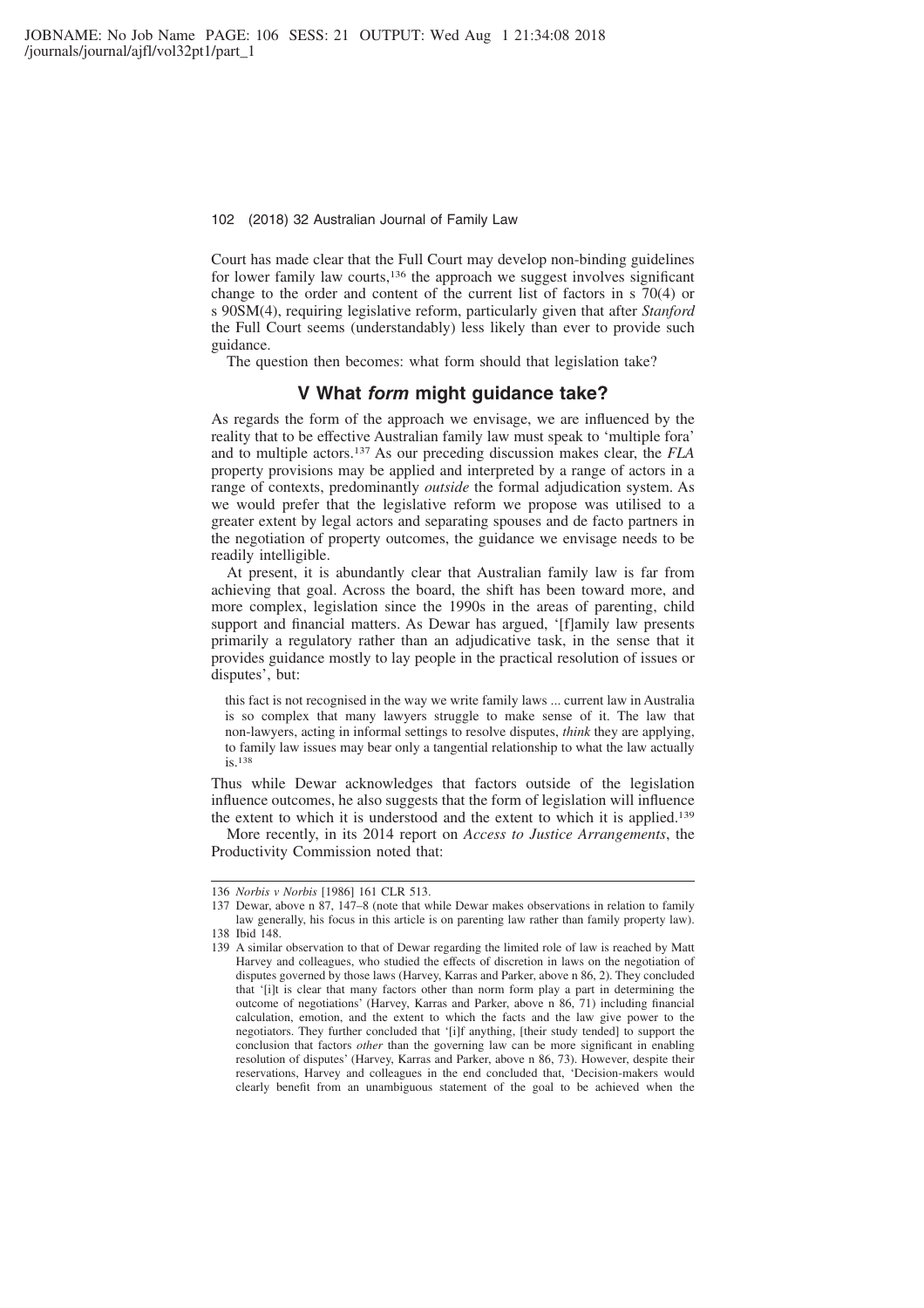Given that very few family law disputes are resolved through the courts, there is value in ensuring that those seeking to resolve disputes outside the courts have a reasonable degree of clarity about what the law is and what their entitlements are. However, there is a question as to whether the current *Family Law Act 1975* (Cth) provisions applying to the division of property limit the effective use of informal dispute resolution mechanisms by making it difficult for parties to know what their obligations or entitlements in a property division are.140

The Report suggested that this might be due to the 'complexity of the Act's property provisions' and the 'discretionary approach' giving judges 'wide powers'.141 The Report recommended that the property provisions be reviewed 'with a view to clarifying how property will be distributed on separation' and suggests the review should consider introducing a presumption of equal sharing.142

While we appreciate the possible advantages of such an approach (namely, its simplicity, and its capacity to possibly improve the bargaining position of particularly vulnerable parties, including victims of family violence, who might otherwise settle for less than half), it is an option that concerns us, given our analysis in Section III. In our view, research on the economic consequences of relationship separation suggests such a significant level of disparity between men and women that an equal sharing model would in most cases produce outcomes that are far from 'just and equitable' for women and children. We are concerned that this form of simplicity would come at the risk of producing further injustice, given that the significant economic disadvantage of women and children may well point to women's receipt of property exceeding a half share. Indeed, if mothers are currently receiving on average just over half of the property, based on the broadest reading of the available empirical evidence discussed in Sections III (B) and (D), legislating for a starting point of equal sharing would represent a conscious choice to worsen outcomes for them. A starting point of equal contributions would be likely to have the same effect, as (based on Australia's shared parenting amendment experience, considered later in this section) the simple meaning drawn from the principle would likely be that the law directs equal sharing of property.

The importance of some form of simplification becomes apparent, however, when we have regard to what the research tells us about the *form* of legislation that is *most likely to be understood and applied by various actors*. Of relevance here is recent research in the context of English civil procedure rules by Inbar Levy.143 Drawing on a behavioural psychology perspective, Levy concludes that a preferable approach to the checklist or 'laundry list' approach<sup>144</sup> (which leads to 'factor overload' — that is, the ability to identify relevant factors but the inability to weigh them up in a systematic way) would

discretion is exercised. With such a clearly stated purpose, preferably with examples, coherent guidelines for the discretion's exercise can evolve' (Harvey, Karras and Parker, above n 86, 10).

<sup>140</sup> Productivity Commission, above n 43, 873.

<sup>141</sup> Ibid 874.

<sup>142</sup> Ibid.

<sup>143</sup> Inbar Levy, 'Lightening the overload of CPR Rule 3.9' (2013) 32 *Civil Justice Quarterly* 139.

<sup>144</sup> Also seen in *FLA* s 79(4) or s 90SM(4).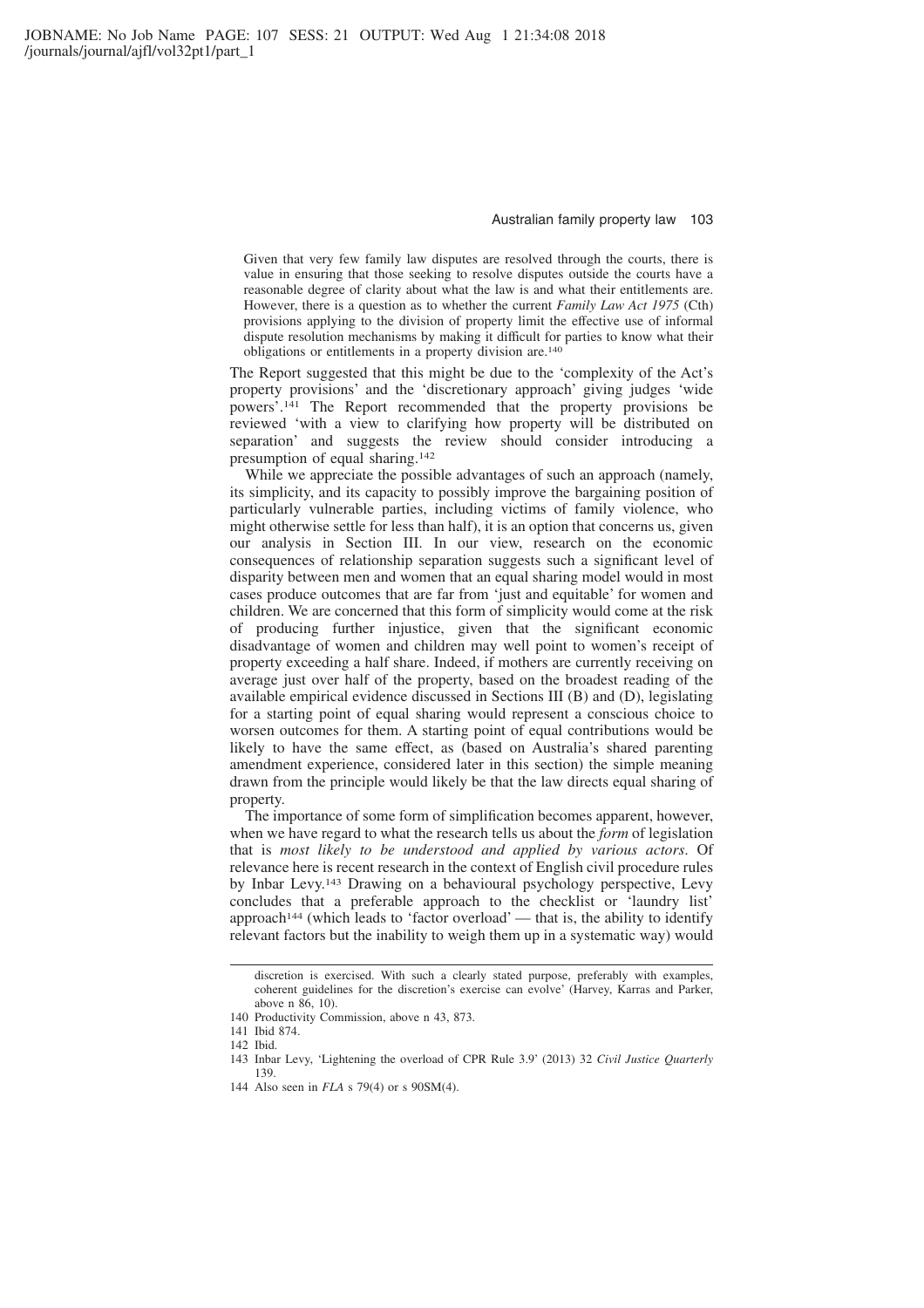be to provide a small number of considerations (up to four) and to make clear the overriding goal or principle. Levy's research does not necessarily point to a preference for a more formulaic, as opposed to discretionary, approach. Rather, it is 'factor overload' generated by the 'laundry list' of too many factors and the lack of a clear overriding principle that are problematic, and that make it difficult to predict what a court will decide, and arguably difficult to negotiate a private settlement as a result.

In the s 79 or s 90SM context, the existing overriding goal or principle is the 'just and equitable' requirement.145 In our view, and following the implications of Levy's research, affording courts a discretion to reallocate property interests under this guiding principle is desirable and should be maintained. It is arguable, however, that the long list of factors in s 79(4) or s 90SM may well contribute to 'factor overload'. Given that the emphasis and ordering of the s 79(4) or s 90SM factors sit, in our view, rather incongruously with the concept of 'just and equitable' as we have articulated it in this article (on the basis of available empirical data), we consider that any reform proposal is better targeted at both reducing the number of factors and prioritising them so that the material and economic security of parties and their children is better addressed, while also retaining a broad discretion regarding the application of those factors in individual cases to achieve contextually 'just and equitable' outcomes.

Great care, however, needs to be taken with any reform proposal. The challenge is to address the goal of simplicity while also achieving outcomes that are substantively just and equitable. Australian family law reform has generally failed in this regard. In essence, formal equality discourse has consistently trumped substantive equality considerations.146 The 2006 Australian shared parenting amendments provide a case in point. The amendments included the introduction of a presumption of equal shared parental *responsibility* along with provisions regarding protection of children from family violence and abuse. Research conducted after the amendments found that complex legislation had led to a common misunderstanding that shared parental responsibility allows for 'equal' shared care time,<sup>147</sup> and that shared parenting messages were outweighing messages regarding children's safety. This led to further amendment in 2012 to improve the family law system's identification and responses to family violence.<sup>148</sup> Most recently, however, an AIFS evaluation of the amendments suggested that, 'courts remained concerned to ensure that, wherever possible, children's relationships with both parents were maintained after separation, except in cases where the evidence was unambiguously in favour of an outcome inconsistent with this approach'.149 Family law professionals participating in the study were generally of the view that less 'adequate priority' was placed on 'protection

<sup>145</sup> Ibid s 79(2) or s 90SM(3).

<sup>146</sup> Fehlberg, Sarmas and Morgan, above n 8.

<sup>147</sup> Rae Kaspiew et al, 'Evaluation of the 2006 family law reforms' (Summary Report, AIFS, December 2009) 24 (emphasis added); Richard Chisholm, 'Family Courts Violence Review' (Report, Family Court of Australia, 27 November 2009).

<sup>148</sup> *Family Law Legislation Amendment (Family Violence and Other Measures) Act 2011* (Cth).

<sup>149</sup> See further Rae Kaspiew et al, 'Evaluation of the 2012 family violence amendments' (Synthesis Report, AIFS, 2015) xi.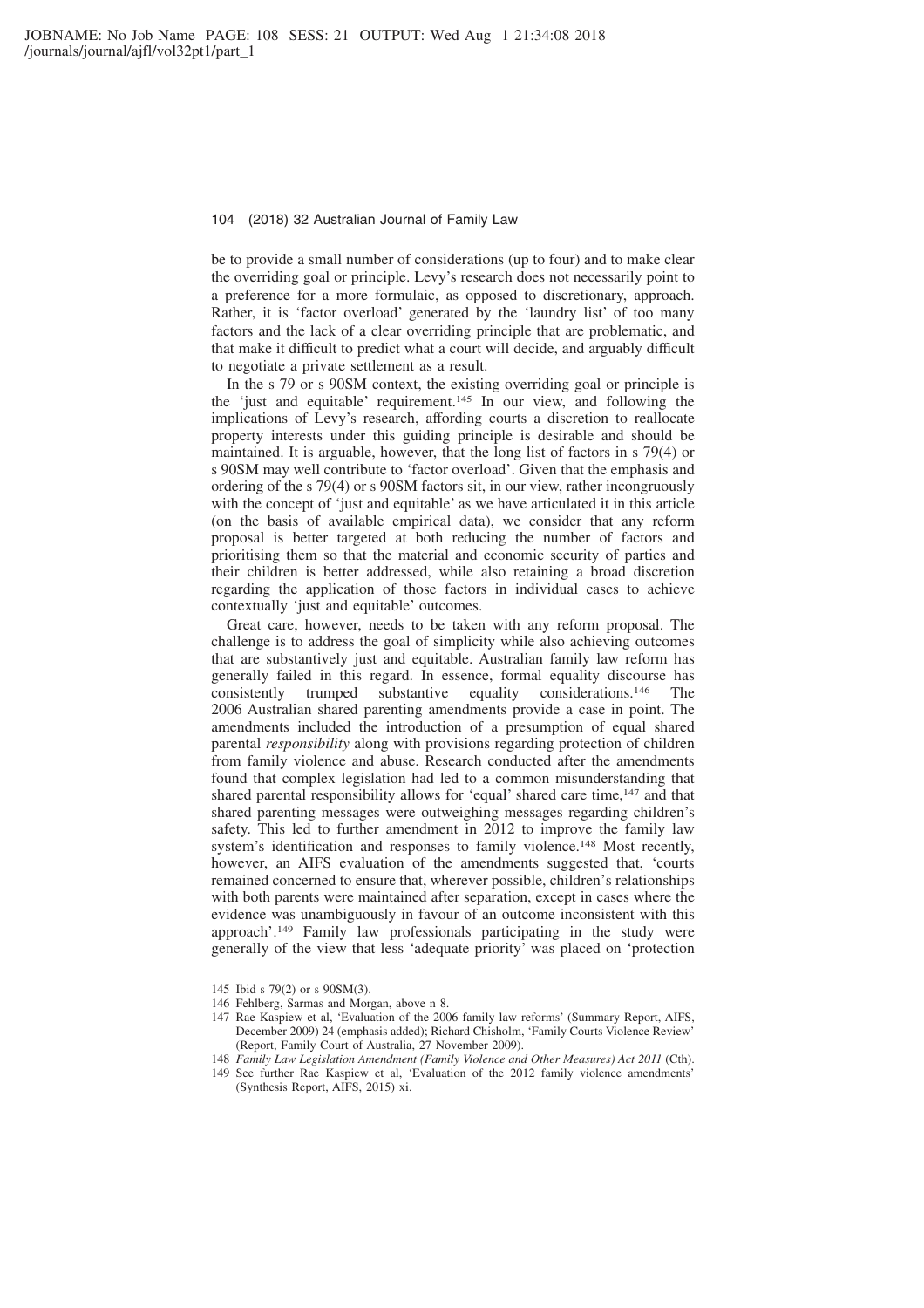from harm' than on 'meaningful relationship'.150 Australia's experience of legislating in the shared parenting domain conveys that several factors are crucial to the achievement of outcomes that are in line with legislative intent, including: the form of law, cultural attitudes within the family law system<sup>151</sup> and the broader community, and adequate resourcing of the family law system so that well-informed decisions are made.152 Added to this is Australia's experience with child support reform: constantly reformed<sup>153</sup> and increasingly rule-based, to the cost of women and their dependent children.154

In the property context, further lessons may be learned from the Scottish approach to financial orders, which is based on five principles, the first being fairness. A recent review of the legislation found that, despite the presence of five principles, the default position is equal sharing, and this was the result in most of the adjudicated cases.155 An understandable tendency to distil a simple message156 seems evident here. While lawyers interviewed for the study considered that the five principles worked well in providing guidance as well as flexibility, it was clear from the study vignette that practice approaches varied, and unclear how varying practices affected both the application of the principles and substantive outcomes — although under-use of key principles relevant to economic disadvantage was evident.

In summary, then, the available evidence supports the view that if legislative reform were to occur, decision-makers, family law professionals and the broader separating population would be most assisted by a simplified approach that articulates up to four principles to guide determination of what property outcome would be 'just and equitable'. To this end, and following on from the discussion of substantive considerations in Section IV, we would suggest, as a basis for further discussion, the following amendment to s 79(4) or s 90SM(4):

(4) In determining what order (if any) is just and equitable in property settlement proceedings the court shall consider the following principles, in the order of priority listed below:

- (a) the reasonable housing requirements of any dependent child of the parties;
- (b) the material and economic security of each of the parties;
- (c) whether an adjustment should be made in favour of one of the parties by way of compensation for relationship-generated loss;

<sup>150</sup> Ibid xii.

<sup>151</sup> Rosemary Hunter, *Women's Experience in Court: The Implementation of Feminist Law Reforms in Civil Proceedings Concerning Domestic Violence* (Unpublished PhD Thesis, Stanford University, 2005).

<sup>152</sup> Penny Timms, 'Legal Aid Matters: Lack of government funding "destroying lives", Law Council says', *ABC News* (Melbourne), 14 May 2016.

<sup>153</sup> See the references cited at above n 18.

<sup>154</sup> Bruce Smyth and Paul Henman, 'The distributional and financial impacts of the new Australian Child Support Scheme: A "before and day-after reform" comparison of assessed liability' (2010) 16 *Journal of Family Studies* 5.

<sup>155</sup> Jane Mair, Enid Mordaunt and Fran Wasoff, *Built to Last: The Family Law (Scotland) Act 1985 — 30 years of financial provision on divorce* (University of Glasgow, 2016); Jane Mair, 'The *Family Law (Scotland) Act 1985*: A principled system in context' (2018) 32 *Australian Journal of Family Law* 204.

<sup>156</sup> Ellman, above n 87.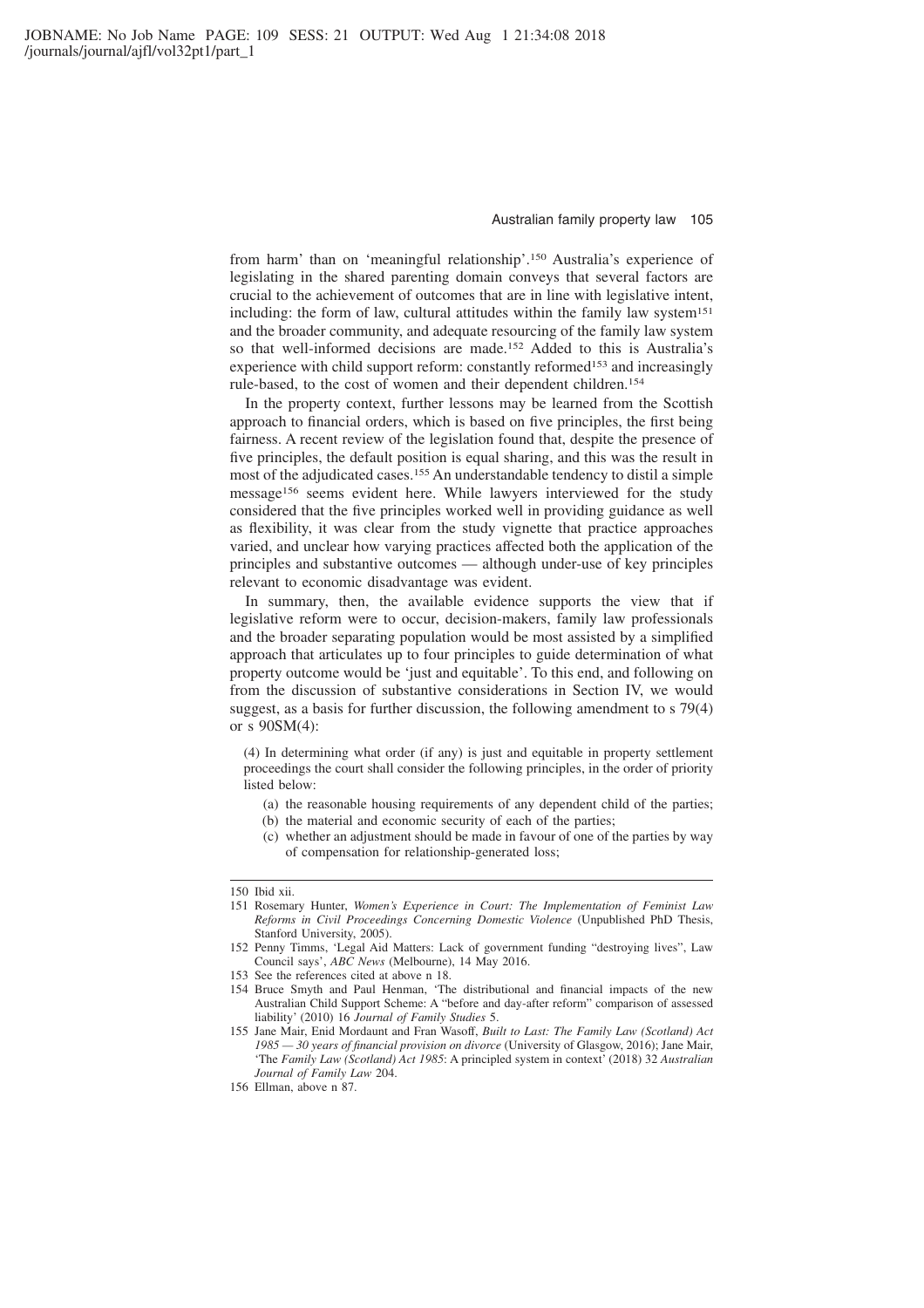(d) equal division of any surplus remaining after consideration of (a), (b) and (c), in the absence of exceptional circumstances.

We would emphasise that this approach is a proposed order of priority for applying the 'just and equitable' requirement in a way that addresses more closely the position of those most economically disadvantaged post-separation, rather than an approach dictating particular outcomes in individual cases. Much more work would need to be done to determine the application of these principles in particular contexts often referred to in commentary, including short relationships, relationships without children, economic disadvantage not directly arising from the relationship (for example, illness), and the relevance of fault. For reasons outlined earlier in this section, our preference is for appellate courts (the High Court and the Full Court), broadly consistent with the concept of precedent within the common law tradition, to provide this guidance.

### **VI Conclusion**

Achieving consensus on the meaning of 'just and equitable' and on the appropriate guidance to be provided in s 79 or s 90SM in Australian family property law is likely to prove difficult, if not impossible in the current social and legal context of family law in Australia, in which debate continues to be polarised along gender lines. The history — and indeed the form — of the Australian shared parenting amendments illustrate this tension, promoting both shared parenting outcomes and protection from harm in a manner that reflected the competing claims of fathers' groups and groups concerned to protect women and children from family violence.157 In the property context, any departure from the predominantly 'contributions focussed' model which currently exists would be likely to meet significant opposition.

Difficulty and opposition should not, however, inhibit the putting forward of reform proposals that are more likely to achieve just and equitable outcomes and that are intelligible and relevant to the range of actors in family law. In this spirit — and on the basis of current empirical evidence — we have suggested an approach that prioritises children's housing needs, followed by the material and economic security of parties, followed by compensating for losses and *lastly*, equal division of any surplus in the absence of exceptional circumstances.

Yet we would also emphasise that introducing further legislative guidance may not of itself lead to more just and equitable outcomes without encouragement of social and cultural change supporting the principles implemented — a factor that is also of key relevance to judicial interpretation of law.158 In the end, the key issue surrounds achieving greater consensus on

<sup>157</sup> Chisholm, above n 147.

<sup>158</sup> See, eg, Stanley Fish, *Is There a Text in This Class?: The Authority of Interpretive Communities* (Harvard University Press, 1992): interpreters are not constrained by the 'text' but also are not free to read into the text whatever they like, as they are constrained by their tacit awareness of what is possible and not possible to do. The source of this tacit awareness is the relevant interpretive community — in the case of judges, primarily the legal, but also the broader, community, whom they seek to persuade that they have decided the case